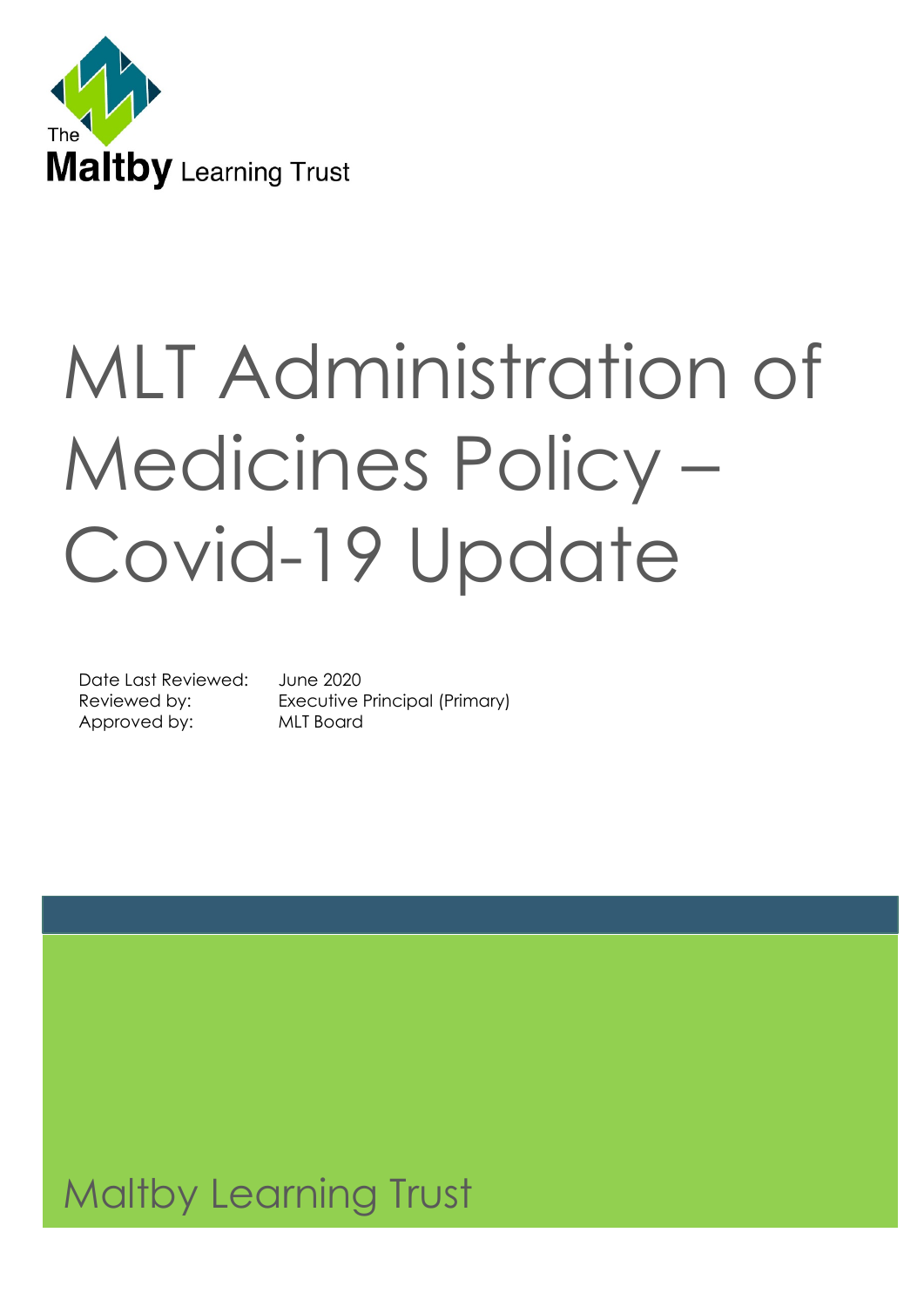#### POLICY STATEMENT

The Maltby Learning Trust is committed to safeguarding and promoting the welfare of children and expects all staff, volunteers and visitors to share this commitment.

It must be noted that "medicines should only be administered at school when it would be detrimental to a child's health or school attendance not to do so" *DFE Publication: Supporting Pupils at School with Medical Conditions. August 2017*

Under normal circumstances, Trust academies will not administer to children any medicines that have not been prescribed by a GP or consultant. All medicines MUST be in the original packaging with the pharmacist's label attached stating the GP / Consultant's prescribing instructions. Trust academies will only administer the dose prescribed by the GP/Consultant in accordance with the instructions on the pharmacist's label. All the necessary paperwork must be completed by the parent before an academy will accept any medication into the building. In the exceptional circumstance that a non-prescribed medication is to be administered (see below) this must be in the original packaging and be in a premeasured dosage (eg tablet or pre-measured medicine) – staff will not be asked to measure out nonprescribed medication. The Trust defines which non-prescription medication it will administer and the circumstances in which it will be given.

**Covid-19** – During periods of Covid-19 restriction, Academies will work with parents to minimise the number of children to whom medication is administered. Administration of medication presents practical challenges while enforcing social distancing guidance, as such, measures to ensure the wellbeing of students and staff whilst administering medication will be planned for at an individual academy level using the guidance in this policy.

#### POLICY AIMS

- To ensure the safe administration/supervision of medication to children where necessary to help support attendance.
- To ensure the on-going care and support of children with long term medical needs via a health care plan.
- To explain the roles and responsibilities of Trust staff in relation to medication.
- To clarify the roles and responsibilities of parents in supporting academies to adhere to the policy.
- To outline to parents and staff the safe procedure for medication storage.
- To outline the safe procedure for managing medicines on educational visits.
- **Covid-19** To ensure that medication is administered safely during periods of Covid-19 restriction.

#### ROLES AND RESPONSIBILITIES

#### PRINCIPAL

- To ensure that their Academy's policy is developed and effectively implemented with all relevant stakeholders.
- To ensure that all staff are aware of the policy for supporting students with medical conditions and understand their role in its implementation
- To ensure that sufficient trained numbers of staff are available to implement the policy and deliver against all individual healthcare plans, including in contingency and emergency situations - This will be recorded on FORM E (Appendix 8) which will be kept in their personnel file.
- If necessary, recruit a member of staff for the purpose of administering medicines where a child has severe/acute needs.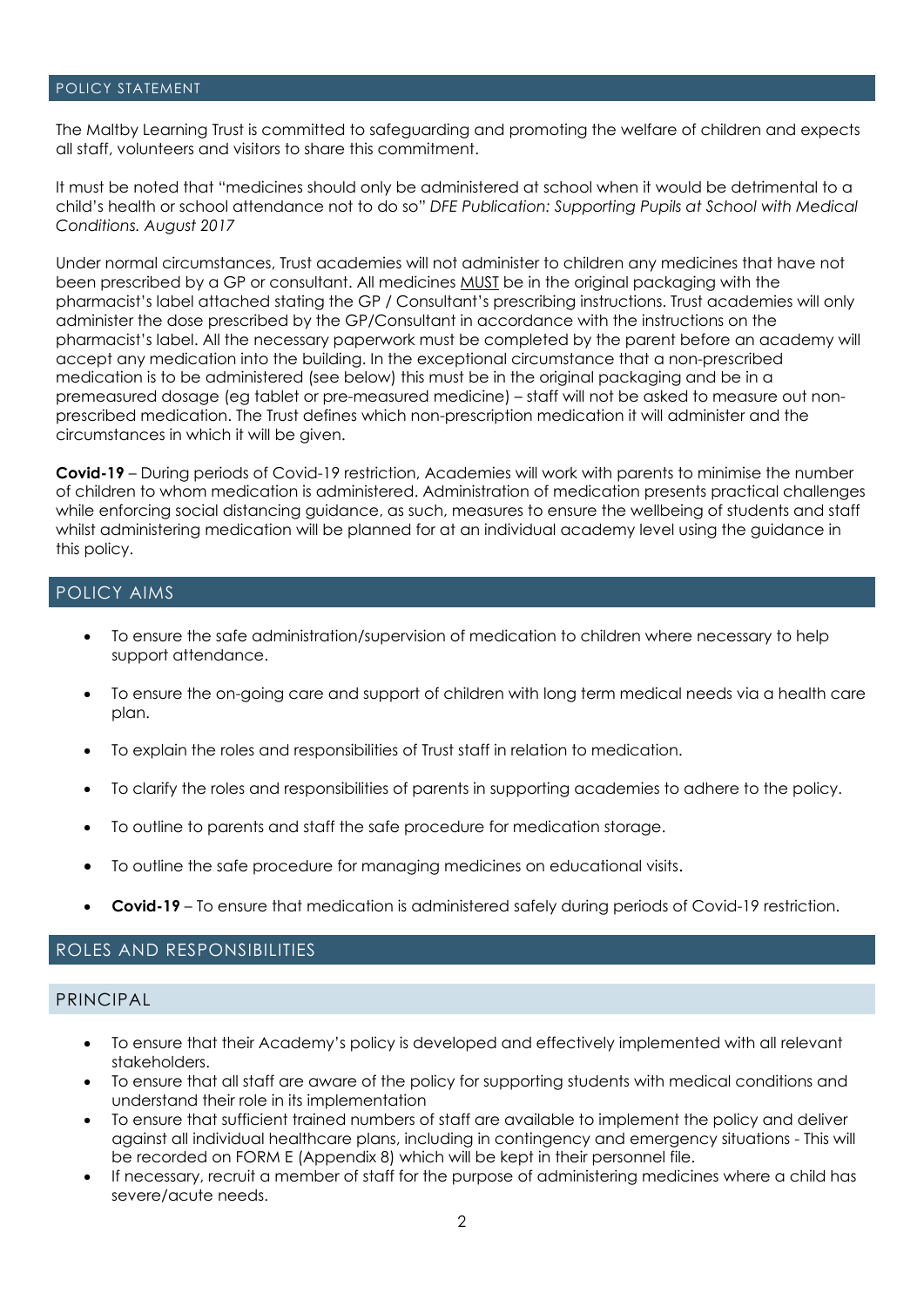- To have overall responsibility for the development of individual healthcare plans.
- To make sure that academy staff are appropriately insured and are aware that they are insured to support students.
- To contact the nursing service in the case of any child who has a medical condition that may require support at the Academy, but who has not yet been brought to the attention of the appropriate school nurse.
- To ensure that the parents are aware of the MLT 'Administration of Medicines Policy'.
- **Covid-19** To monitor measures implemented to reduce any identified risks created by the administration of medicine during Covid-19 restriction and adjust them as necessary.

## STAFF

- To be asked to provide support to students with medical conditions, including the administering of medicines, although they cannot be required to do so
- To take into account the needs of students with medical conditions that they teach
- To receive sufficient and suitable training and achieve the necessary level of competency before they take on responsibility to support children with medical conditions
- To know what to do and respond accordingly when they become aware that a student with a medical condition needs help.
- To follow the procedures outlined in this policy and record actions using the appropriate forms.
- To be fully aware of health care plans written by relevant health care professionals for children with complex or long-term medical needs.
- To share medical information where necessary to ensure the safety of a child.
- To retain confidentiality where possible.
- To complete any training relevant to the administration of medicines in schools if they are willing to administer it
- To complete the relevant paperwork as outlined in this policy when administering medicines
- To take all reasonable precautions to ensure the safe administration of medicines.
- To contact parents with any concerns or refused dose of medication without delay.
- To take account of the medical needs of students and the need to administer medication when planning trips and excursions
- **Covid-19** To read, and ensure they understand, the guidance and policy changes issued during times of Covid-19 restriction.
- **Covid-19** To contribute to and implement any changes to the healthcare plans of individual student during times of Covid-19 restriction.

## PARENTS/CARERS

- To provide the academy with sufficient and up-to-date information about their child's medical needs.
- To, in some cases, be the first to notify the Academy that their child has a medical condition.
- To act as key partners and be involved in the development and review of their child's individual healthcare plan.
- To carry out any action they have agreed to as part of its implementation, e.g. provide medicines and equipment and ensure they or another nominated adult are contactable at all times.
- To ensure medication is in date and labelled with the appropriate pharmacist dispensing label containing GP's dosage instructions.
- Ensure inhalers are in date and have sufficient medication left in them.
- To notify the Academy of any changes to the medication/dose. This must be supported by either a letter from G.P or medication labelled with new dosage instructions on.
- To follow Trust procedures for bringing medication into the Academy.
- To take any long-term medication (e.g. inhalers) home at the end of each academic year.
- To keep the child off school if they are acutely unwell or have a contagious condition. (Recommendations from the Health Protection Agency are used by the Trust)
- **Covid-19** To follow the Academy Covid-19 response in the case of a positive Covid-19 test result as set out in the MLT First Aid Policy.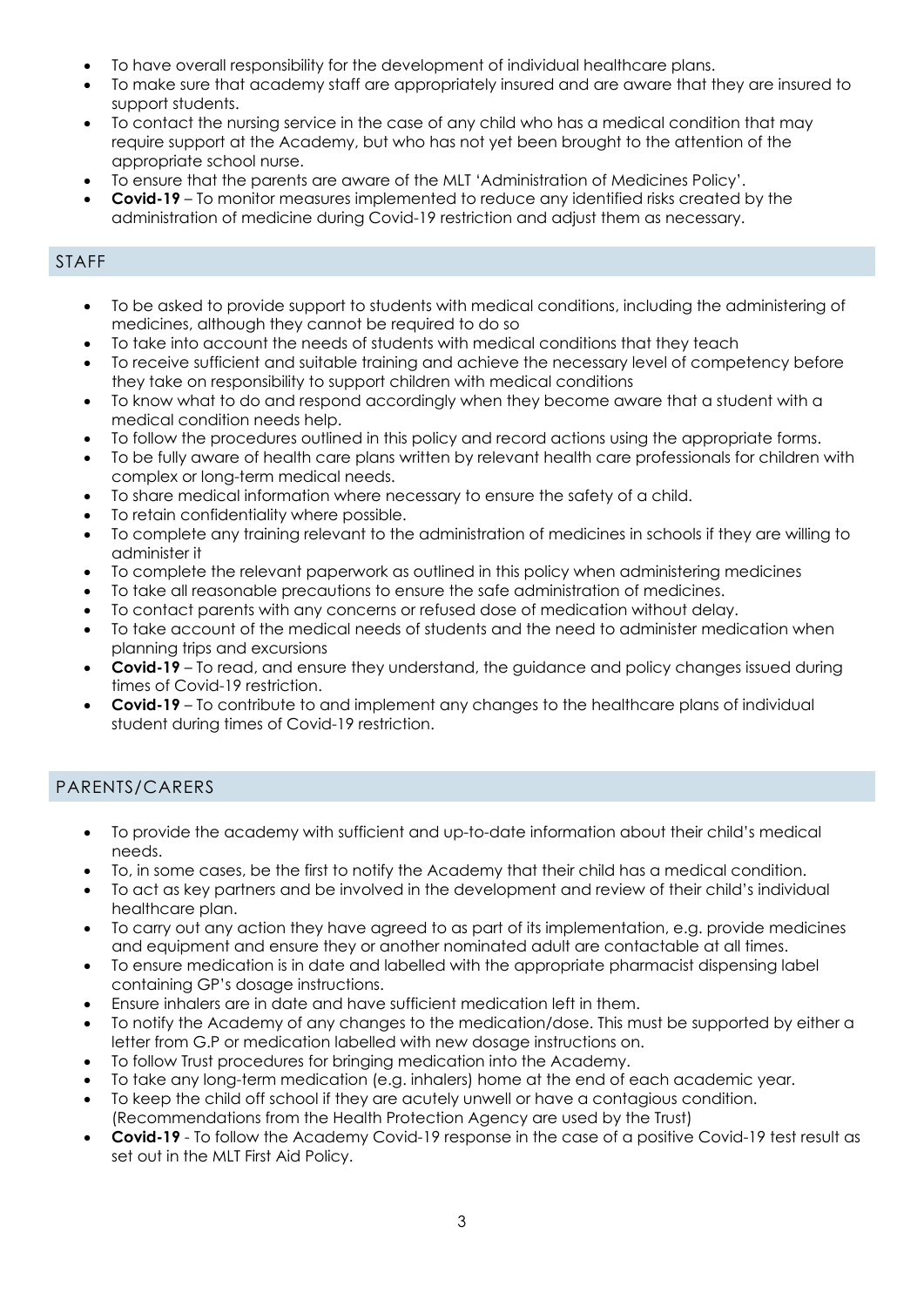- To provide information about how their condition affects them.
- To be fully involved in discussions about their medical support needs and contribute as much as possible to the development of, and comply with, their individual healthcare plan.

## SCHOOL NURSES

- To notify the academy when a child has been identified as having a medical condition which will require support in school before the child starts at a Trust Academy.
- To support staff on implementing a child's individual healthcare plan and provide advice and liaison, for example on training.
- To liaise with lead clinicians locally on appropriate support for the child and associated staff training needs; for example, there are good models of local specialist nursing teams offering training to Trust staff, hosted by a local school.
- To be a valuable potential resource for a school seeking advice and support in relation to children with a medical condition.

#### INFECTIOUS ILLNESSES

All staff will refer to the Health Protection Agency guidance when responding to a child who is ill and considered to potentially be infectious. In this case the need to safeguard other children may override the need to be inclusive of the ill child and all staff will take necessary steps to prevent the spread of infection and take appropriate action. Parents/carers will be asked to collect children or keep them at home if there is a risk of infecting other children.

**Covid-19** – During times of Covid-19 restriction, all staff will follow the infection control guidance set out in the individual academy risk assessment and Covid-19 plan.

**Covid-19** – If a child presents with Covid-19 symptoms, staff will follow the procedures laid out in the MLT First Aid Policy.

## TRAINING

Staff must not give prescription medicines or undertake healthcare procedures without appropriate training (updated to reflect requirements within individual healthcare plans).

Any member of staff who agrees to accept responsibility for administering prescribed medicines to a child or supporting a child with a medical condition will have appropriate training and guidance. They should also be aware of possible side-effects of any medicines and what to do if they occur. All staff will be able to notify the Principal or a member of SLT if they are unwilling to administer medicines and they will not be asked to administer medicines. This will be kept in their personal file. No volunteer will be asked to administer medication without the correct authorisation and check forms being completed. Please refer to Administering Medicines Procedures (appendix 1 – within the Academy OR appendix 2 – during educational visits).

Any medication that is to be administered to children in any other form than liquid or tablet will require additional training from the school nurse prior to staff agreeing to administer the medication. Staff will not administer medicines by injection, apart from administering insulin to diabetic children or through an epipen. Training must not be provided by parents, carers or any other non-medical professional. The Academy will ensure that there are sufficient members of staff who are appropriately trained to manage such medicines as part of their duties and provide robust cover for staff absence, visits etc. The Principal and SLT will ensure that there are appropriate systems for sharing information about children's medical needs.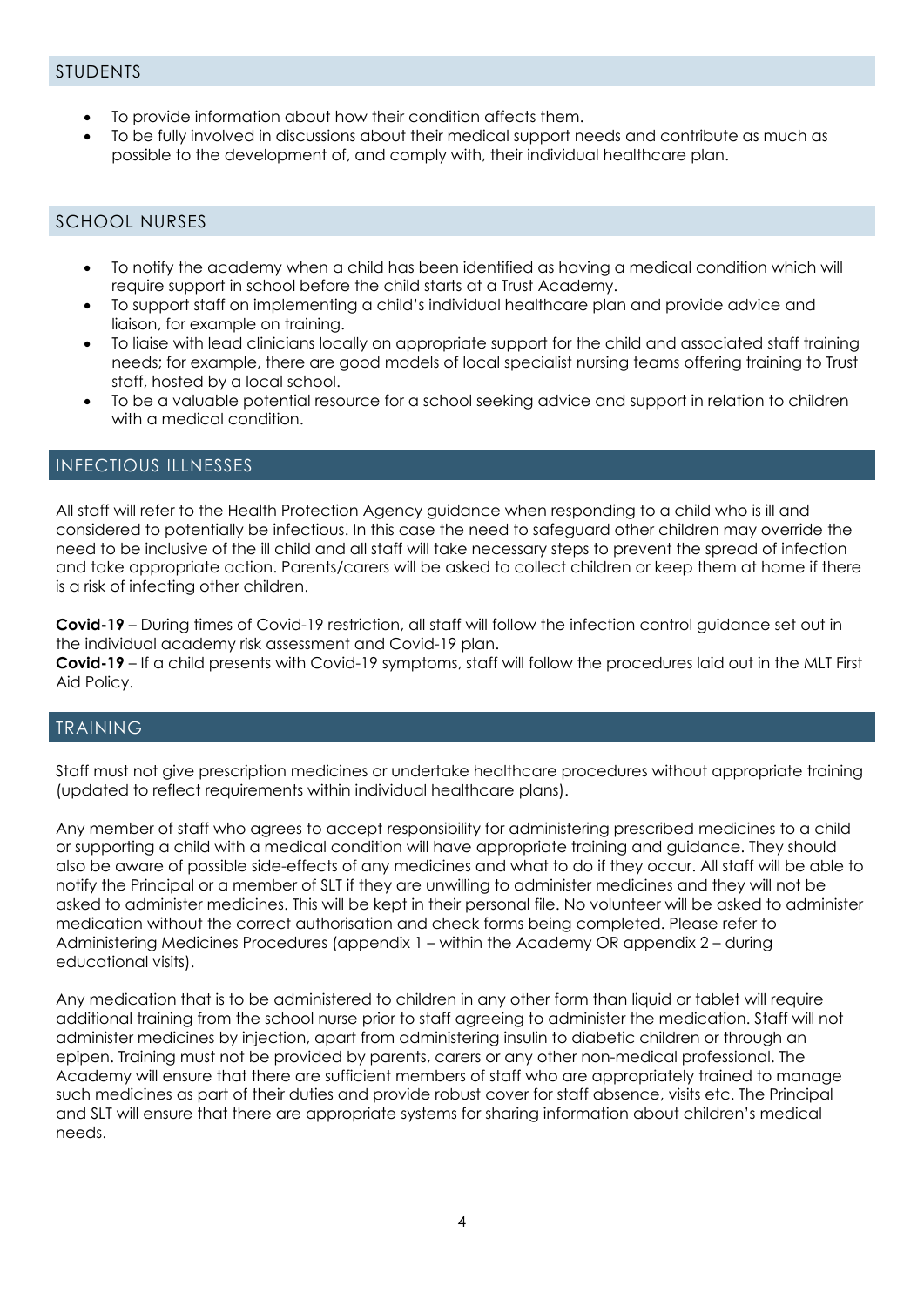The Principal and SLT will be responsible for making sure that staff have appropriate training to support children with medical needs and will arrange training appropriate to the needs of the academy in conjunction with the School Nursing Service or specialist nursing teams.

The family of the child will provide relevant information to academy staff about how their child's needs can be met. They must not be the sole trainer when delivering staff training as a relevant medical professional must also deliver training, for example the school nurse.

Healthcare professionals, including the school nurse, can provide confirmation of the proficiency of staff in a medical procedure. The Principal and SLT will satisfy themselves that the training provided has given staff sufficient understanding, confidence and expertise and that arrangements are in place to up-date training (including refresher training) on a regular basis. A first-aid certificate does not constitute appropriate training in supporting children with medical conditions. The academy administration office will maintain a record of staff members who are trained to administer medication through retention of form E (appendix 8).

#### NON-PRESCRIBED MEDICATION

The Trust will not, apart from in defined exceptional circumstances (see Appendix 13 - Note J), allow academies to store or give medication that has not been prescribed by a GP or consultant for a child. This will include medication given under the minor ailment scheme and medication bought over the counter. This is because the medication will not have a dispensing label on the container providing all the relevant information required.

Under exceptional circumstances, for example residential visits, medication must be given in a clearly labelled packet with the dosage premeasured (for example individual dosages of calpol or calprofen) OR be in a container with an official label, including the child's name, if it has been prescribed by a pharmacist. The Trust defines the type of non-prescription medication which can be given and the circumstances in which this can happen. No over the counter medication will ever be given in conjunction with a prescription medication without specific instruction from the child's GP.

NO CHILD UNDER 16 SHOULD EVER BE GIVEN ASPIRIN OR PRODUCTS CONTAINING ASPRIN.

#### STORAGE OF MEDICATION

Parents will be responsible for obtaining their child's medicine and ensuring these are up to date. Medication must not be brought into an academy by the child. The parent must hand all medication to a member of the office staff. Medicines must be in date, in the original container in which dispensed with the dispensing pharmacy label attached and the prescriber's instructions for administration. Staff should ensure that the supplied container is clearly labelled with the name of the child, the name and dose of the medicine and the frequency of administration. Staff should never accept medicines that have been taken out of the container nor make changes to dosages on parental instruction. The exception to this is insulin which may be provided in an insulin pen or pump, rather than its original container, but must be in-date and delivered as prescribed.

Parents must complete an authorisation form (Form B – Appendix 5), prior to any medication being brought into the academy. Administration of this medication must then be agreed and the header of 'Form C – Record of medicine administered to a child' (appendix 6) completed prior to medication being administered by Academy staff. Parents must clearly state the name of the medication to be administered, the dosage, the time it is to be given and the procedure for administering the medication. The form must be signed and dated. Please refer to Administering Medicines Procedures (appendix 1 – within the Academy OR appendix 2 – during educational visits).

Large volumes of medication should not be stored (no more than one half term's supply should be kept in an academy at a time\*.) Prescribed medication kept at the academy should be kept in the admin office to be readily accessible when required. Children should know where their medicines are stored, who is administering it to them and be able to access them immediately.

All emergency medicines, such as asthma inhalers, blood glucose testing meters and adrenaline pens, must be readily available (in the medical room and classroom) to children and will not be locked away.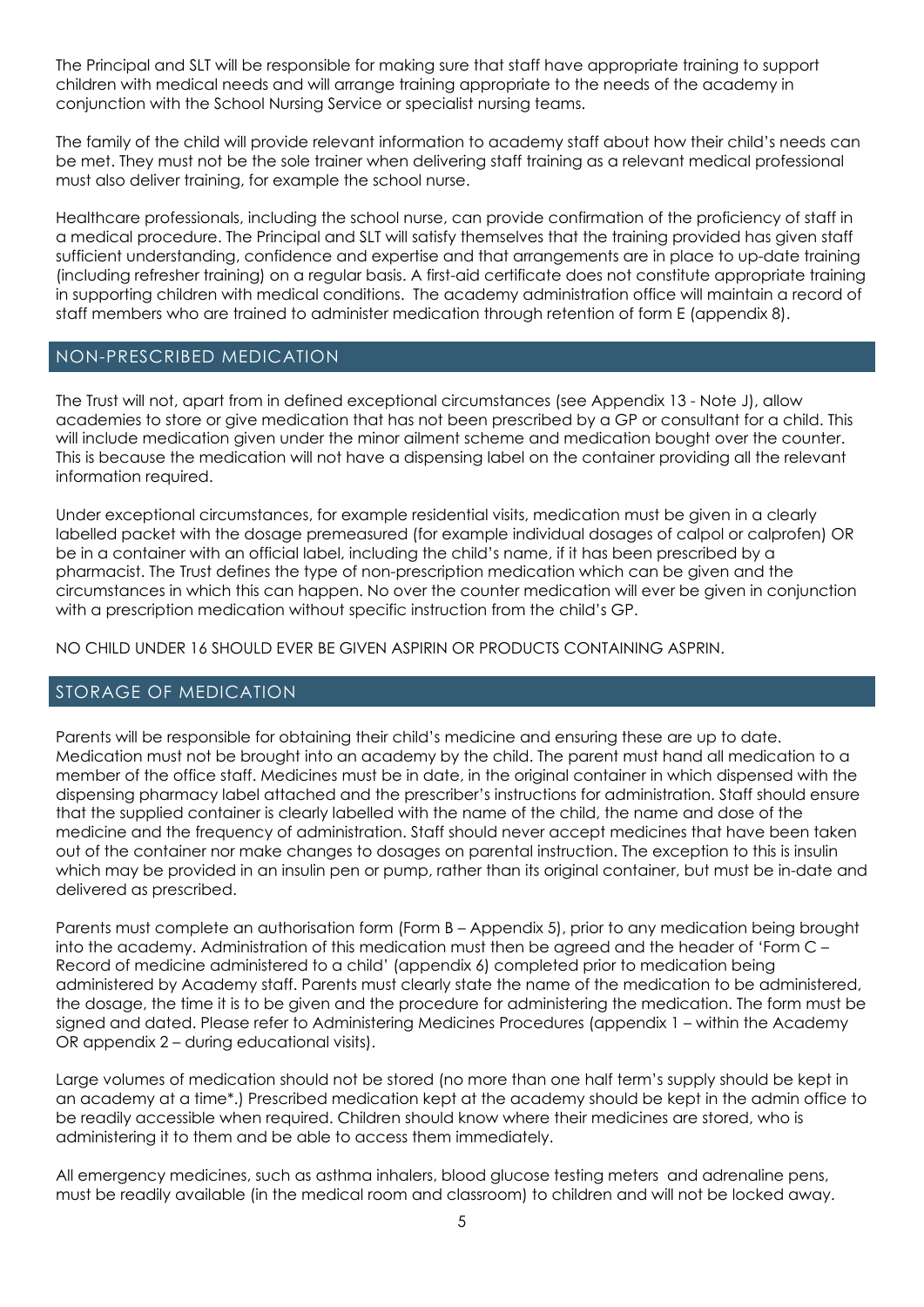Inhalers should always be available during physical education, break times, sports activities and educational visits. KS2 children should be encouraged to carry their blue (preventer) inhaler with them (a second inhaler will be kept in the Academy office).

Adrenaline pens (used for children with acute or severe allergic reactions to certain food or substances) should be in a named container with a large red cross on the box and instructions clearly written inside the box. All staff should be made aware of where these boxes are kept in the medical room and classroom (one in each location for each child); this will be recorded in each child's 'Individual Healthcare Plan' (Form A – Appendix 4)

All other medication will be kept in a locked cupboard or locked refrigerator. Under no circumstances should medicines be kept in first-aid boxes. No medication should ever be stored in the same refrigerator as food products.

\* Controlled drugs, such as Ritalin, Rectal Diazepam, Midazolam, are controlled by the Misuse of Drugs Act. Please refer to Controlled Drugs guidance below.

#### REFUSAL TO TAKE MEDICATION

If a child refuses a dose of medication, the child will not be forced to take the dose.

The parent/carer will be contacted that day. The missed dose and parental comments will be recorded in the 'missed dose section' of the appropriate form.

#### SPILLAGES

Any spillages (including broken / dropped tablets) will be recorded and parents will be informed. This will be recorded on FORM I (Appendix 12).

**Covid-19** – Any tablets or medication spat out by a child will be cleaned up using appropriate PPE (gloves/apron).

#### RECORD KEEPING

Records offer protection to staff and children and provide evidence that agreed procedures have been followed - recording formats are included at the end of this document. Records should be kept for a period of time as governed by the Trust data retention scheme.

#### PRIOR TO ACCEPTING MEDICATION

Often a parent will prefer to give medication themselves and therefore, where possible, medication should be given by parents outside Academy hours or by parents at the academy. Where medication is specifically prescribed to be given during Academy hours, parents can request that this be given by a member of academy staff. Children with long term medical conditions may require medication to be given on a regular basis and the Academy will ensure that staff who volunteer to give medication receive the relevant training to do this safely.

Short term medication should only be brought into the academy if it is detrimental to the child's health not to have the medication during the school day. Most antibiotics/other medication can be given around school hours and the Trust asks parents to ensure that they request antibiotics which can be given at home. Where antibiotics/other medication have to be given during the school day this will be done by a trained member of staff who has volunteered to give medication.

Parents must complete an authorisation form (Form B – Appendix 5) prior to any medication being brought into the academy. Parents must clearly state the name of the medication to be administered, the dosage, the time it is to be given and the procedure for administering the medication. The form must be signed and dated. A decision will then be made as to whether the academy can administer the medication or not and parents informed of the outcome.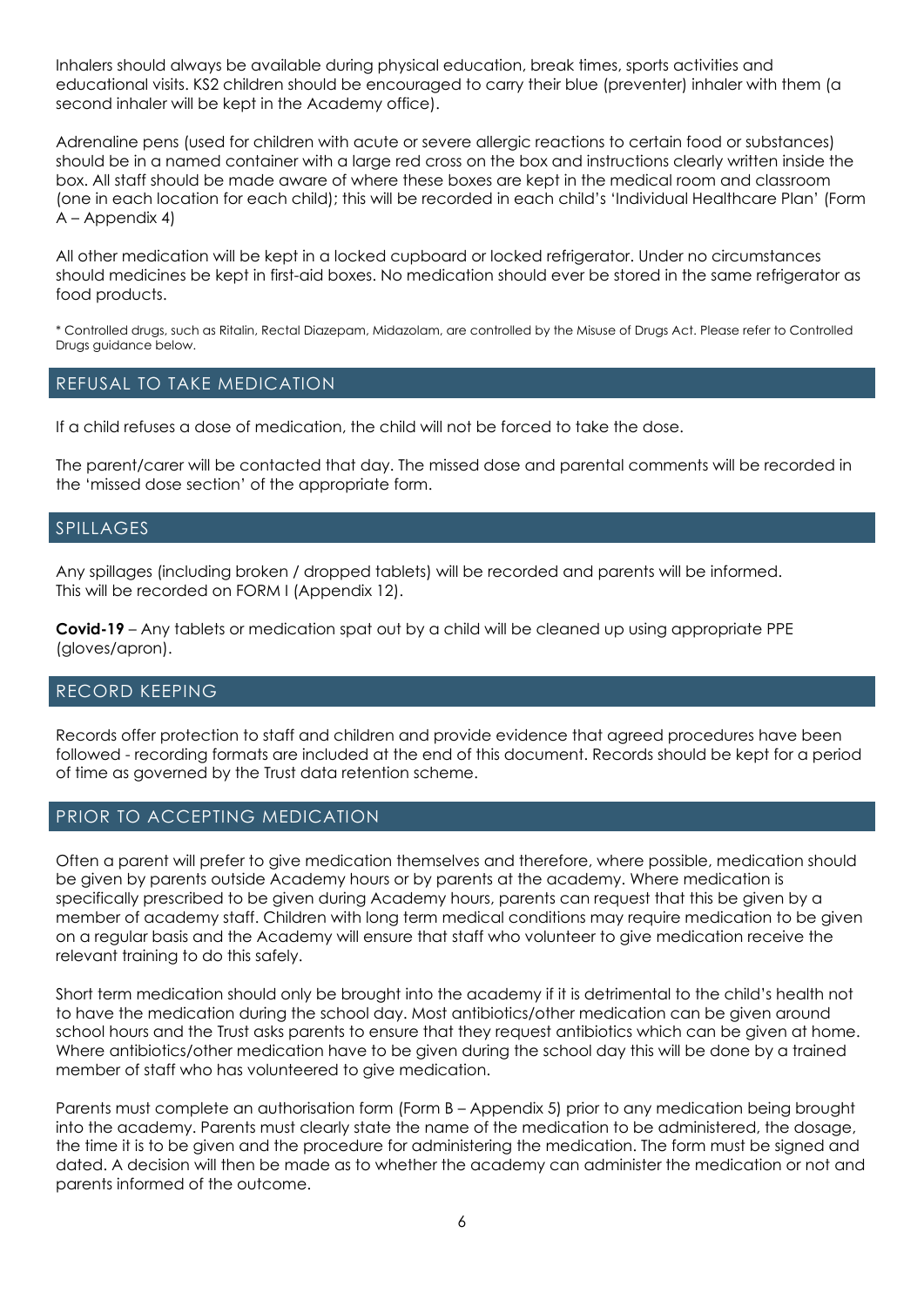**Covid-19** – During times of Covid-19 outbreak, staff should try to ensure that medication is not brought into the Academy unless absolutely necessary. Where this is needed, the appropriate forms will be provided to parents through email and will be completed remotely. The email will be retained to provide an audit trail of the permissions granted.

## ACCEPTING MEDICATION

Trust Academies will not accept medication that has been taken out of the container as originally dispensed, nor make changes to the prescribed dose, unless this is insulin in an insulin pump or driver.

Medicines (apart from the above exception) should always be provided in the original container as dispensed by the pharmacist and should include the prescriber's instructions for administration.

The medication should be brought into the Academy and the header of Form C (appendix 6) completed prior to medication being administered by academy staff. Upon receipt of medication, staff administering medication must check the following information is present on the pharmacy label and complete approval has been given for medication to be administered–

- o Name of child
- o Name of medicine<br>o Dosage
- Dosage
- o Written instructions provided by prescriber
- o Expiry date
- o Number/amount of medication provided

NB: The label "To be taken as directed" does not provide sufficient information. Precise information must be supplied.

The parent/carer must present the medication to the academy office. It must never be sent with the child.

**Covid-19** – During times of Covid-19 restriction, medication will be brought into the Academy by prearranged appointment and handed over applying the Academy's individual procedures. Social distancing should be maintained at all times.

## ADMINISTERING MEDICATION

Where possible the academy will support the children to self- administer medication in the presence of an adult – except KS2 children who may self-administer blue asthma inhalers (preventer).

Prior written consent must be given by the parents/carers for any medication to be given to a child

*This will be recorded on FORM C (Appendix 6)* 

A record will be kept of all the drugs and medicines administered at the academy.

Staff administering medication must complete the 'Record of Medication administered to an individual child' (form C – Appendix 6) after every dose of medication is given. This record must be signed, dated and a time recorded. This record must be stored in the 'medicines folder' in the medical room. The 'Record of medication given to all children' (Form D – Appendix 7) must also be updated.

The record must be kept even if the child refuses to take the medication. The child should not be forced to take the medication. Parents should be notified immediately if a child refuses medication. Emergency services should be contacted if necessary.

The child should have had at least the first dosage of any new medication at home before it is brought into the academy.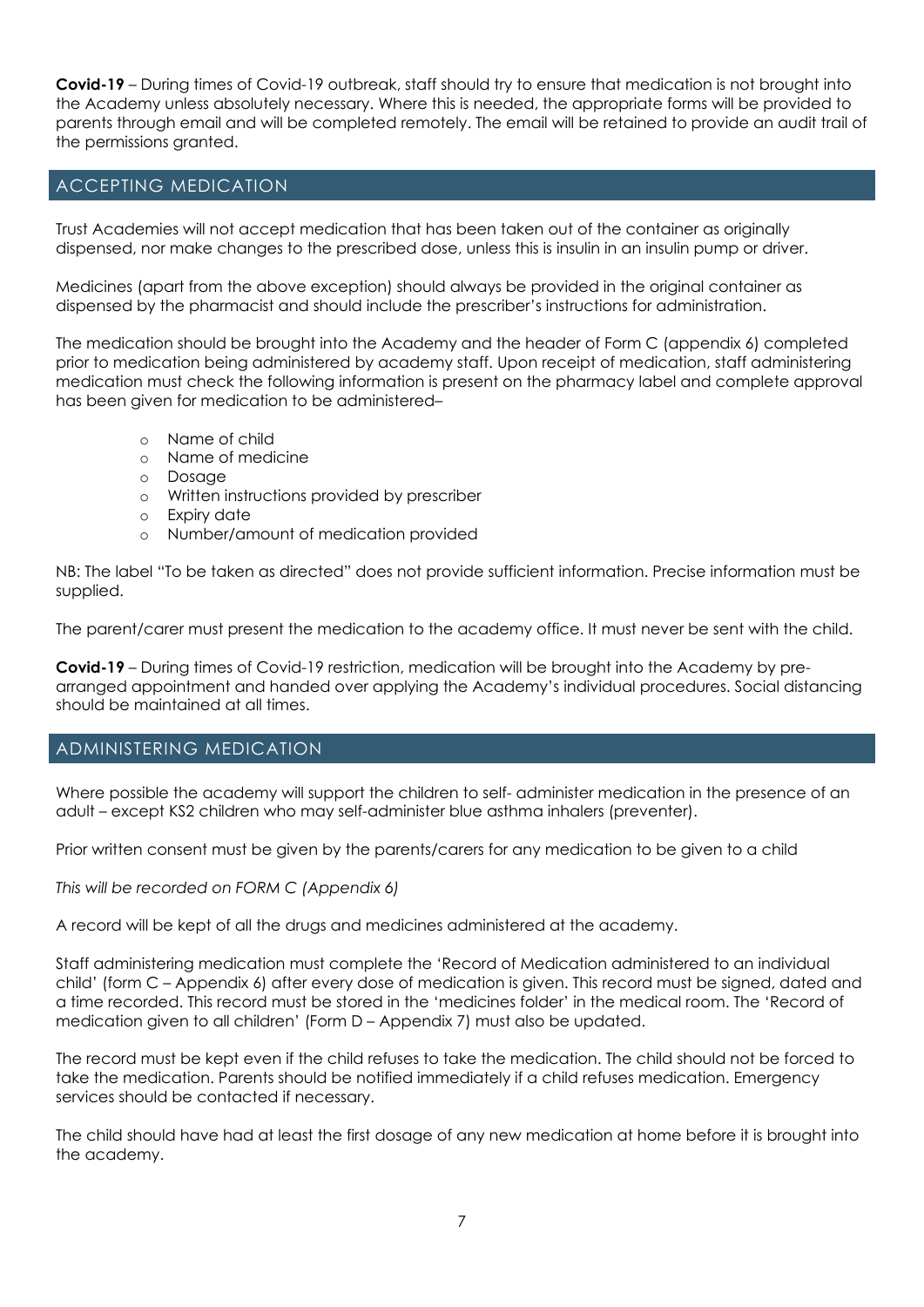The parent/carer will be responsible for collecting the medication at frequent intervals in order to review expiry dates and quantity of remaining medication. Any medication that is no longer required must be returned to the pharmacy by the parent/carer for destruction.

**Covid-19** – During times of Covid-19 restriction, medication will still be administered where absolutely necessary. Staff administering medication will wear appropriate PPE (gloves/fluid resistant apron).

#### CHILDREN WITH COMPLEX NEEDS

Healthcare plans must be drawn up for any child with a medical condition that needs management – refer to the separate 'Supporting Students with Medical Needs Policy'. The Healthcare plan should include instructions as to how to manage a child in an emergency. The main purpose of an individual Health Care Plan – Form A for a child with medical needs, is to identify the level of support that is needed, day to day management and permission for the academy to administer medication on an on-going basis or in an emergency situation.

An individual Health Care Plan clarifies for staff, parents, and the child the help that can be provided. It is important for staff to be guided by the child's GP or paediatrician. Staff should agree with parents how often they should jointly review the plan. The Health Care Plan should be reviewed at the beginning of each academic year as a minimum, or more frequently, depending on the nature of the child's particular needs

Most children with medical needs are able to attend school regularly and, with some support from the academy, can take part in most normal activities. However, Academy staff may need to take extra care in supervising some activities to make sure that these children, and others, are not put at risk. Additional supervision must be written into the child's Health Care Plan. An individual risk assessment may need to be completed prior to the child carrying out any identified activities.

• Where a child is returning to an academy following a period of prolonged absence due to their medical condition, support will be identified and provided to ensure that their return to school is as smooth as possible. This reintegration plan will be written by a member of SLT and attached to the Health Care Plan (Form A - Appendix 4).

#### *Long term medication will be recorded on FORM B (Appendix 5)*

**Covid-19** – All Individual Healthcare Plans should be reviewed during times for Covid-19 restriction. This review should utilise specialist support from partner agencies and clearly identify any risk to the child or staff members presented through the plan in a Covid-19 period. Any adjustments made to mitigate these risks must be clearly marked and agreed with senior leaders.

**Covid-19** – Where a student's needs are identified as presenting high levels of risk (for example where children have a tracheostomy), there should be careful consideration of the specialist equipment needed and adjustments to be made in order to meet the child's needs (see Intimate Care Policy).

#### EMERGENCY ASTHMA INHALERS

All Trust academies have asthma inhalers in the academies that will be available to students who have been diagnosed with asthma and who usually have an inhaler in school.

Emergency inhalers must only be used if a student's own inhaler is lost, broken or expired.

Parents or Carers of students must sign form B and tick to say they are happy for an emergency inhaler to be used if their child's own inhaler is not available/able to be used.

All students using an emergency inhaler must use a spacer for hygiene purposes.

Parents/Carers of students using an emergency inhaler must be informed immediately and a new inhaler provided as soon as possible.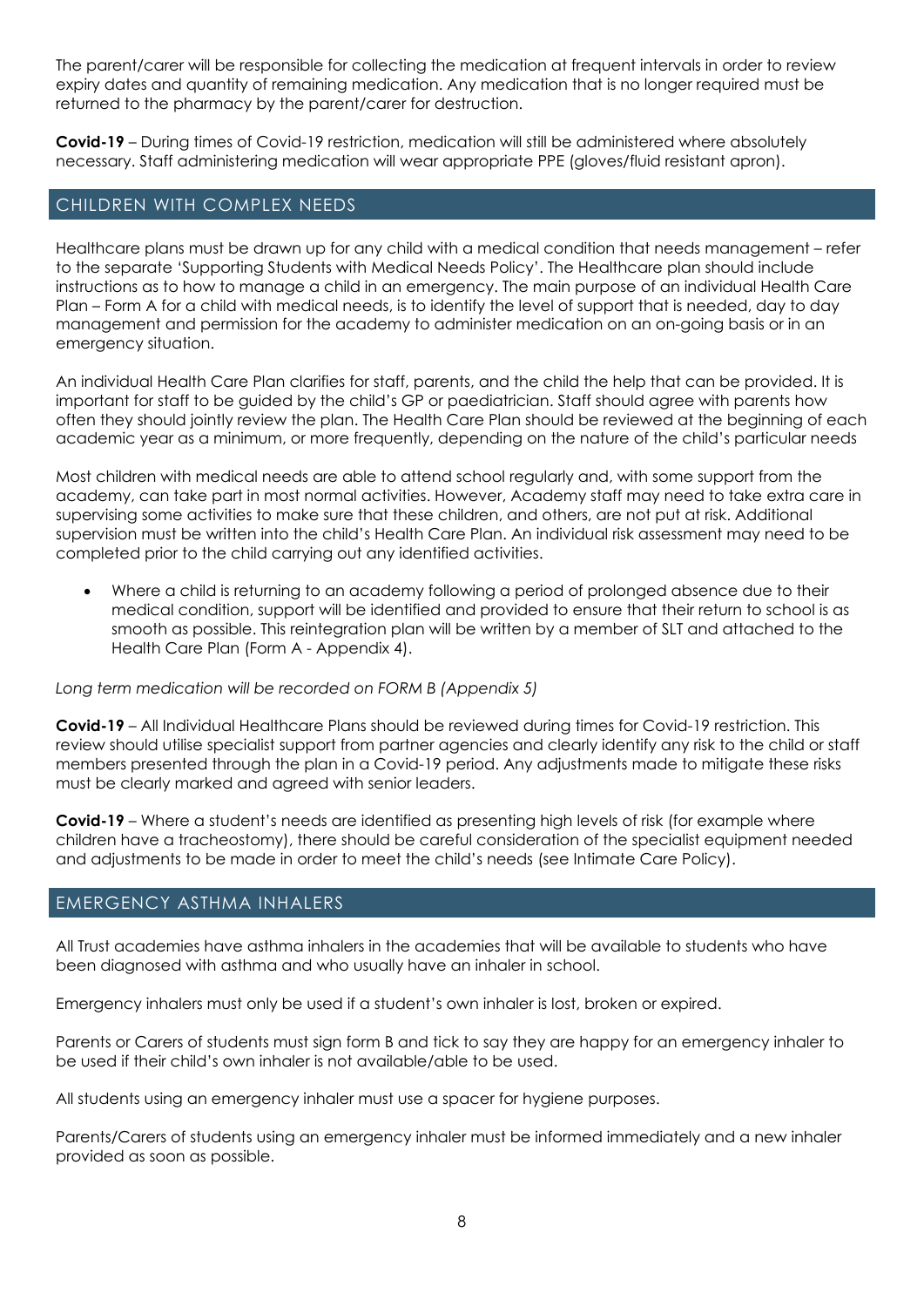Staff administering the emergency inhaler must log this in an individual child's administered medicines record (form C).

**Covid-19** – If an emergency inhaler is used during a period of Covid-19 infection, it must be disposed of and a new inhaler sourced.

#### TIMINGS

Where the timing of medication allows, it should be administered at home by parents. However, when this is not possible, medication will be given as per the timings on the pharmacy instructions – where possible this will be at breaks or lunchtime in order to minimise the disruption to children's learning.

There will be two members of staff present at all times when any medication is administered. Staff will not be interrupted or approached to perform other duties whilst administering.

#### CONTROLLED DRUGS

The Principal or Vice-Principal must be informed if controlled drugs are being stored on Academy premises.

Controlled drugs, such as Ritalin, Rectal Diazepam, Midazolam, are controlled by the Misuse of Drugs Act. Therefore, it is imperative that controlled drugs are strictly managed between the Academy and parents.

No more than a week's supply of controlled drugs should be kept in the academy at any one time and the amount of medication handed over to the academy should always be recorded. *See Administering Medicines Procedures.*

Controlled drugs should be stored in a locked non-portable container and only specific, named staff allowed access to it. Each time the drug is administered it must be recorded, including if the child refused to take it.

The person administering the drug will receive appropriate training from the school nurse or an alternative appropriate health professional, prior to administering any medicines.

The person administering the controlled drug should monitor that the drug has been taken. Passing a controlled drug to another child is an offence under the Misuse of Drugs Act.

As with all medicines any unused medication should be recorded as being returned back to the parent when no longer required. If this is not possible it should be returned to the dispensing pharmacist. It should not be thrown away.

Controlled drug administration will be recorded on Form F (appendix 9).

#### INCORRECT ADMINISTRATION OF MEDICATION

If medication is given in the wrong dose, or the wrong medication is administered to a child, parents/carers and the Academy Principal must be informed immediately, and medical advice sought via the NHS '111' service. Under normal circumstances academies will advise parents to take children immediately to the doctors in these circumstances or, in cases where there has been a very significant error either in the amount or type of medication (eg. controlled medication) administered, an ambulance may be called.

Form I (appendix 14) MUST be completed once an incident is concluded and must be countersigned by the academy principal.

#### STORAGE OF MEDICATION – FOUNDATION STAGE

Medication will be stored in accordance with the product instructions and follow the principles outlined above.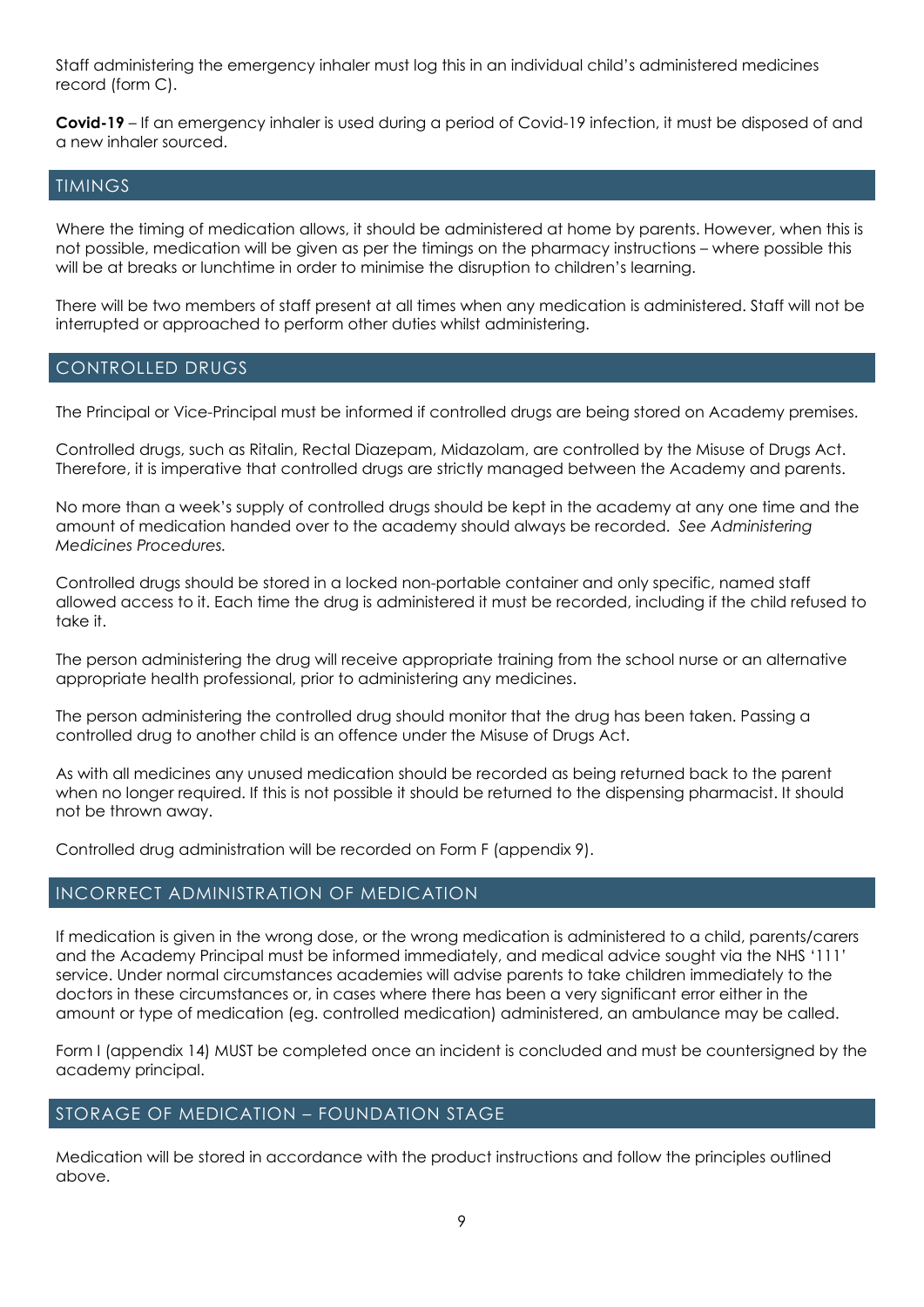Inhalers/ Epipens for Foundation Stage will be kept in a safe place in the classroom so staff can access them readily if children require them. They will, however, be kept out of the reach of children for safety. Medication needing refrigeration will be stored in a fridge separate from any foods and in clearly labelled containers.

Foundation Stage children who stay at an academy over the lunch time period will need an inhaler/Epipen to be kept with staff. This is because it is a long distance to retrieve an inhaler from the classroom should a child need it in an emergency.

## STORAGE OF MEDICATION – KS1/KS2

Key Stage 1/2 children should have two inhalers/epipens in the Academy at all times – it is the parent's responsibility to ensure that these are in date and have not run out. The inhalers/epipens will be kept both in a safe place in the classroom so staff can access them readily if children require them and in the Academy office – this way there will always be one in a known location at all times of day. They will, however, be kept out of the reach of children for safety.

The locked medicine cupboard (separate to the first aid box) in the office will be out of the reach of children and locked. The cupboard is easily accessible in case of an emergency.

Any medication requiring refrigeration will be stored in a lockable airtight container in the staff fridge. Children will be informed where their medication is kept.

**Covid-19** – Stocks of relevant PPE (gloves and fluid resistant aprons) will be kept with medication for use during administration during times of high Covid-19 incidence.

## MEDICATION ON ACADEMY VISITS

Arrangements will be made to support students with medical conditions participating in Educational Visits. Teachers will allow for flexibility in their plan for the trip so as to allow students with medical conditions to participate according to their own abilities. We will make arrangements for the inclusion of students in Academy trips and activities unless evidence from a medical professional states that this is not possible.

All staff supervising visits should be aware of any medical needs and relevant emergency procedures. Where necessary individual risk assessments should be conducted.

It may be necessary for an additional teacher, parent or another volunteer to accompany a particular child on a 1:1 basis.

It should be ensured that a member of staff who is trained to administer any specific medication (e.g. epipens) accompanies the child and that the appropriate medication is taken on the visit.

Medicines should be kept in their original containers (an envelope is acceptable for a single dose provided this is very clearly labelled)

When accompanying children on residential trips, all medicines must be stored in a locked, secure container.

Staff responsible for administering medicines on residential trips must meet with parents prior to the trip to ensure an authorisation form (form B – Appendix 5) is completed. Any necessary training will be given by the school nurse or alternative health professional prior to the trip. The 'Record of medicine administered to an individual child' must be completed (form C – Appendix 6)

If in doubt staff should speak to a member of the Senior Leadership Team before administering any medicines.

In the case of reliever medication, the child will be informed where their medication is kept and who to ask if they require it.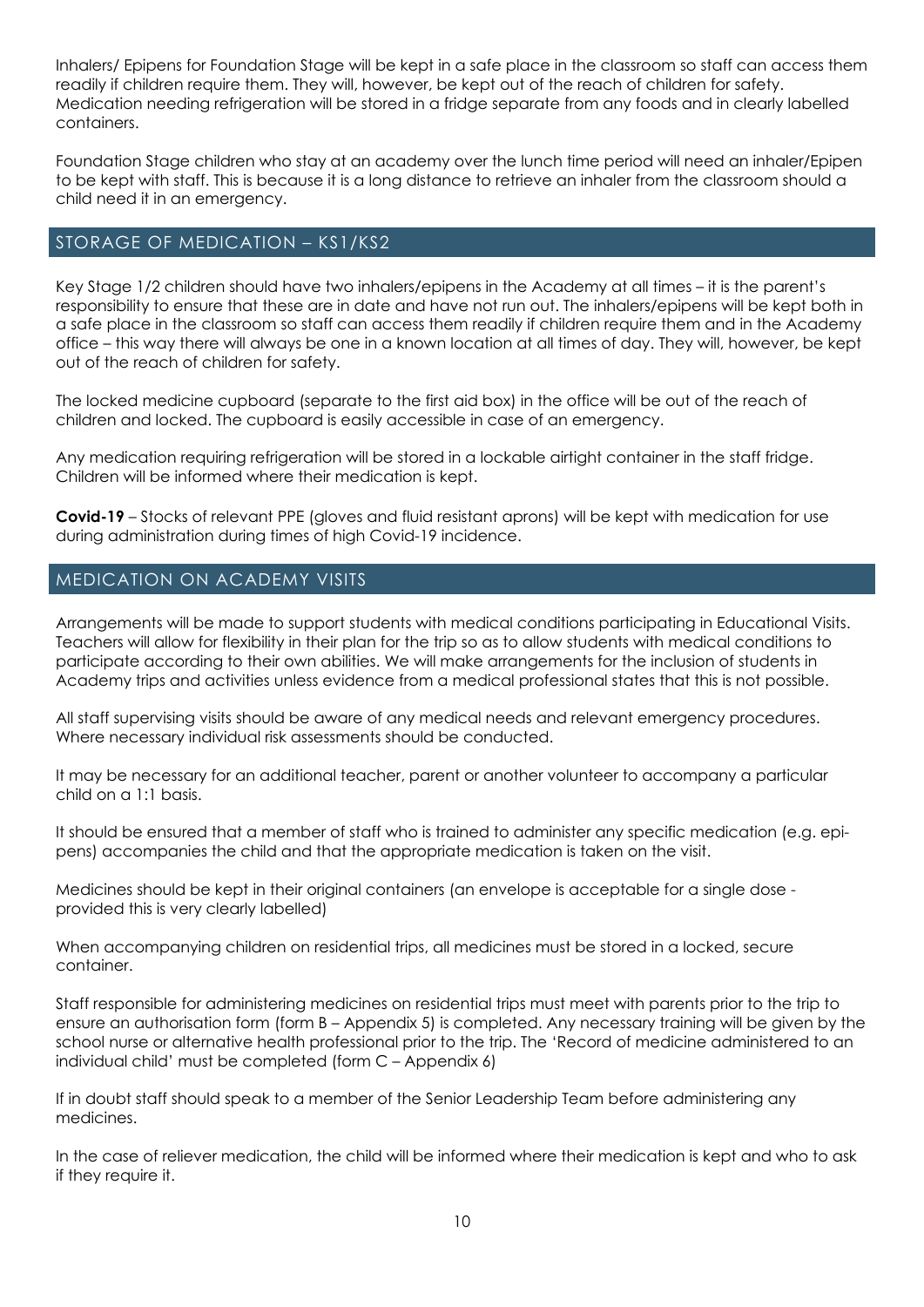Any children requiring medication on an educational visit will be recorded on a log prior to leaving.

All children requiring inhalers/epipens etc should have them with them on any educational visit at all times. These may be carried by the child or by a responsible adult.

In the case of epipens all supervising adults should know where the epipen is.

This will be recorded on Form G- Educational Visits: Log of children needing medication (Appendix 10).

FORM G Part B - Educational Visits: Record of Medicines administered to all children.

#### EMERGENCY TREATMENT

#### EMERGENCY PROCEDURE

Trained first aiders are responsible for carrying out emergency procedures in the event of a need. Staff will follow the procedure as laid down in the Trust's First Aid Policy. All staff should know how to call the emergency services. Guidance on calling an ambulance is provided on Form H (Appendix11), which is displayed in the Academy Office, by Academy telephones and within the First Aid Policy. If anyone other than a member of the office staff calls an ambulance then the Academy office needs to be informed immediately so they can ensure that the child's records, HCP etc. are copied for the ambulance crew.

If an emergency occurs and a child needs to be transported to hospital then, in the absence of the parent, a member of staff must accompany the child in the ambulance and stay until the parent arrives. Staff should never take children to hospital in their own car; it is safer to call an ambulance. Healthcare professionals are responsible for any decisions on medical treatment when parents are not available.

The Academy will provide –

- The individual Health Care Plan which should include instructions on how to manage a child in an emergency, and identify who has the responsibility in an emergency.
- Any medical information the Academy holds for a child (e.g. details of medication administered, care plans etc) will be given to the emergency services.

## HYGENE AND INFECTION CONTROL

All staff should be familiar with normal precautions for avoiding infection and follow basic hygiene procedures.

Staff will have access to protective disposable gloves and should take care when dealing with spillages of blood or other body fluids and disposing of dressings or equipment.

All staff will be familiar with the Health Protection Agency guidelines for responding to children who are ill or infectious.

**Covid-19** – In times where Covid-19 restrictions are in place, PPE will be available when cleaning any body spillages.

**Covid-19** – If Covid-19 symptoms are suspected the procedures set out the MLT First Aid Policy must be applied and enhanced PPE used in cleaning and bodily fluid, followed by adherence to the safe disposal guidelines.

#### LIABILITY AND INDEMNITY

The governing board will ensure that the appropriate level of insurance is in place and appropriately reflects the Academy's level of risk.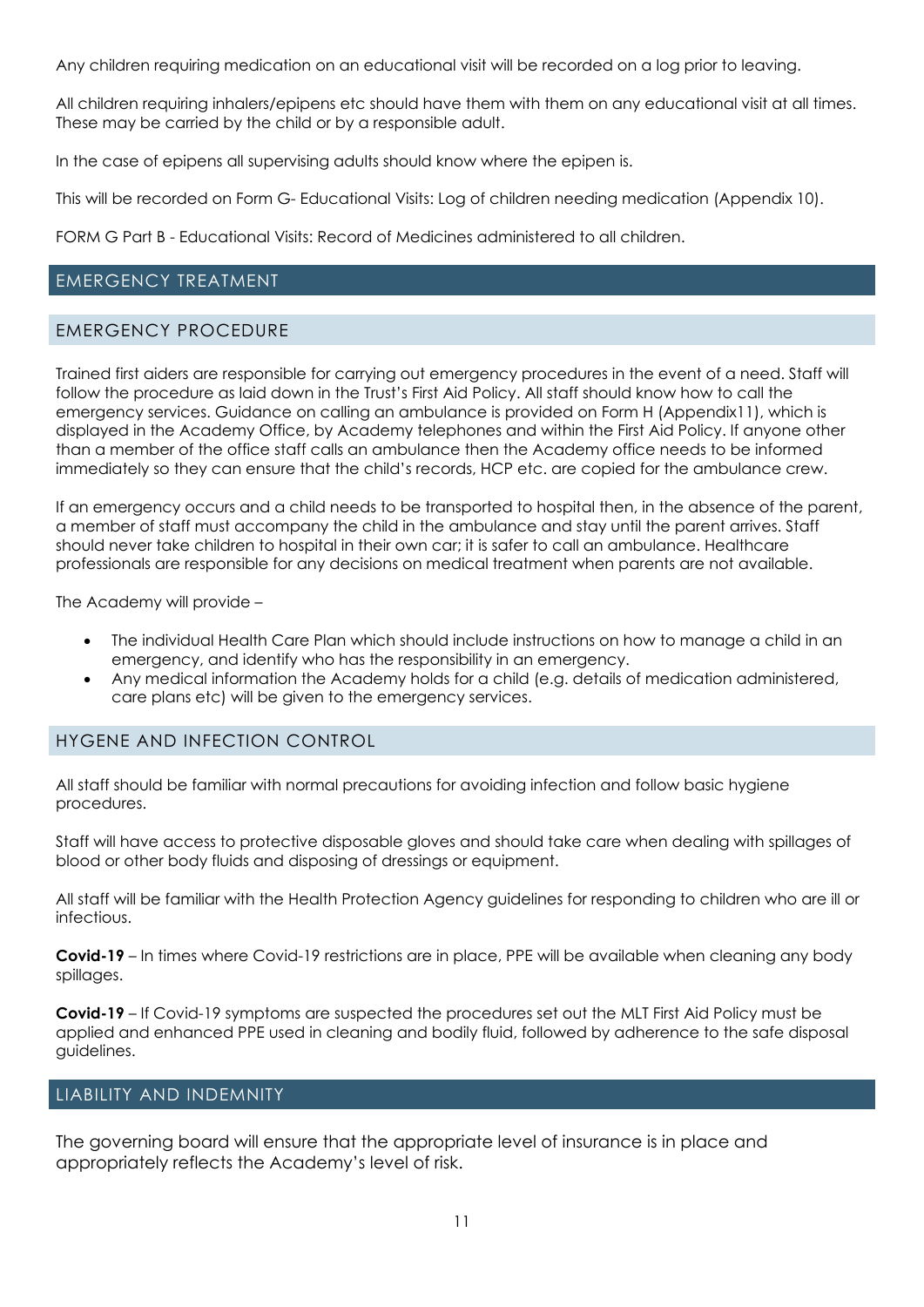The MLT is insured through Zurich insurance and full indemnity is provided to staff providing appropriate medical care through the public liability section of the policy. Further information is provided via the following link:

https://newsandviews.zurich.co.uk/strategic-focus/supporting-schools-pupils-medical-conditions/

#### COMPLAINTS

Should parents or students be dissatisfied with the support provided they should discuss their concerns directly with the Year Group Leader, a member of SLT or the Principal.

If they do not feel they have been able to resolve the issue, then parents may make a formal complaint via the Trust's complaint procedure. Information regarding this can be found on the Academy website.

Making a formal complaint to the Department for Education should only occur if it comes within scope of section 496/497 of the Education Act 1996 and after other attempts at resolution have been exhausted. In the case of academies, it will be relevant to consider whether the academy has breached the terms of its Funding Agreement, or failed to comply with any other legal obligation placed on it. Ultimately, parents (and students) will be able to take independent legal advice and bring formal proceedings if they consider they have legitimate grounds to do so.

# UNACCEPTABLE PRACTICE

Although Academy staff should use their discretion and judge each case on its merits with reference to the child's individual healthcare plan, it is not generally acceptable practice to:

prevent children from easily accessing their inhalers and medication and administering their medication when and where necessary;

- assume that every child with the same condition requires the same treatment;
- ignore the views of the child or their parents; or ignore medical evidence or opinion (although this may be challenged);
- send children with medical conditions home frequently for reasons associated with their medical condition or prevent them from staying for normal Academy activities, including lunch, unless this is specified in their individual healthcare plans;
- if the child becomes ill, send them to the Academy office or medical room unaccompanied or with someone unsuitable;
- penalise children for their attendance record if their absences are related to their medical condition, e.g. hospital appointments;
- prevent students from drinking, eating or taking toilet or other breaks whenever they need to in order to manage their medical condition effectively;
- require parents, or otherwise make them feel obliged, to attend the Academy to administer medication or provide medical support to their child, including with toileting issues. No parent should have to give up working because the Academy is failing to support their child's medical needs; or
- prevent children from participating or create unnecessary barriers to children participating in any aspect of Academy life, including Academy trips, e.g. by requiring parents to accompany the child.
- **Covid-19** Failure to follow Covid-19 guidelines set out in the MLT First Aid Policy where Covid-19 symptoms are suspected.

## APPENDIX 1 - PROCEDURES FOR ADMINISTERING MEDICINE DURING THE ACADEMY DAY

Following a parent/carer request for administering medicines, office staff must ask parents to complete an authorisation form. (Form B) *No medication can be accepted at this point.*

1. All requests will be given to a member of SLT or Year Group Leader, who will arrange for a member of staff to provide the medicine.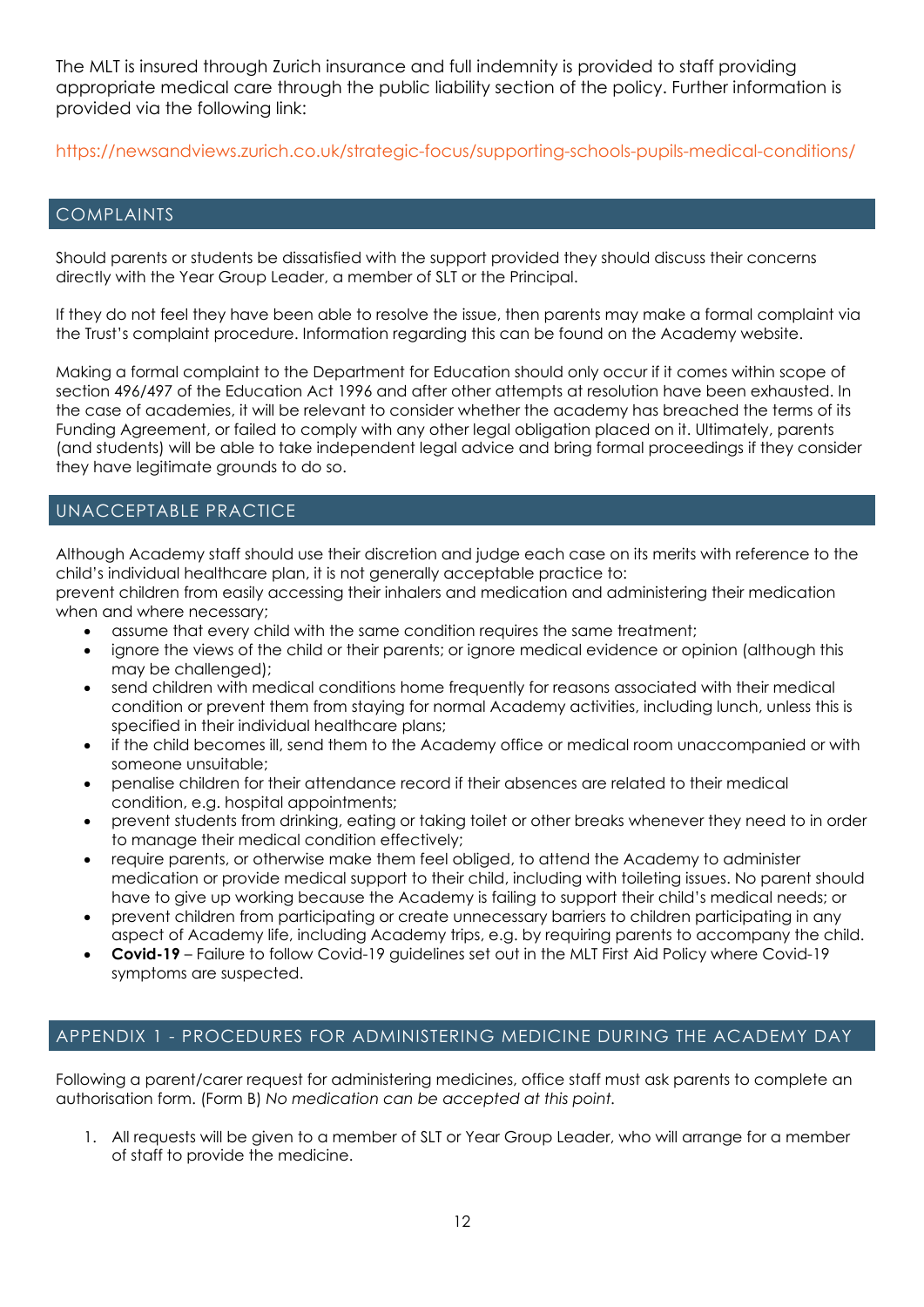- 2. Staff administering medicines can receive training from the school nurse in how to administer the medication, if required. This should be discussed with a member of SLT.
- 3. Once a member of staff has agreed to administer medicines, parents or carers can bring the medication to the academy. Staff administering medicines must complete the header of Form C (Record of medication administered to an individual child) and verify, from the pharmacy label–
	- Name of child on medication
	- Name of medicine
	- Dosage is specified
	- Written instructions provided by prescriber
	- Expiry date
	- Number/amount of medication provided

A copy of the child's photograph will be attached to the form by office staff

*No dosage or administering instructions can be accepted from the parent/carer. They must be from the prescriber.*

- 4. When administering medicines staff must:
	- Ensure they wear protective clothing if necessary
	- Check they have the correct child by comparing with the photograph attached to the form.
	- Ensure a member of teaching staff witnesses them administering the medication
	- Ensure they complete an 'individual child administering medicines record' after each dose (form C)
	- Update Form D record of medicine administered to all children.
	- Ensure medication is kept in the 'Medications Fridge' after each dose.
	- **Covid-19** During times of Covid-19 restriction, PPE must always be worn when administering medication.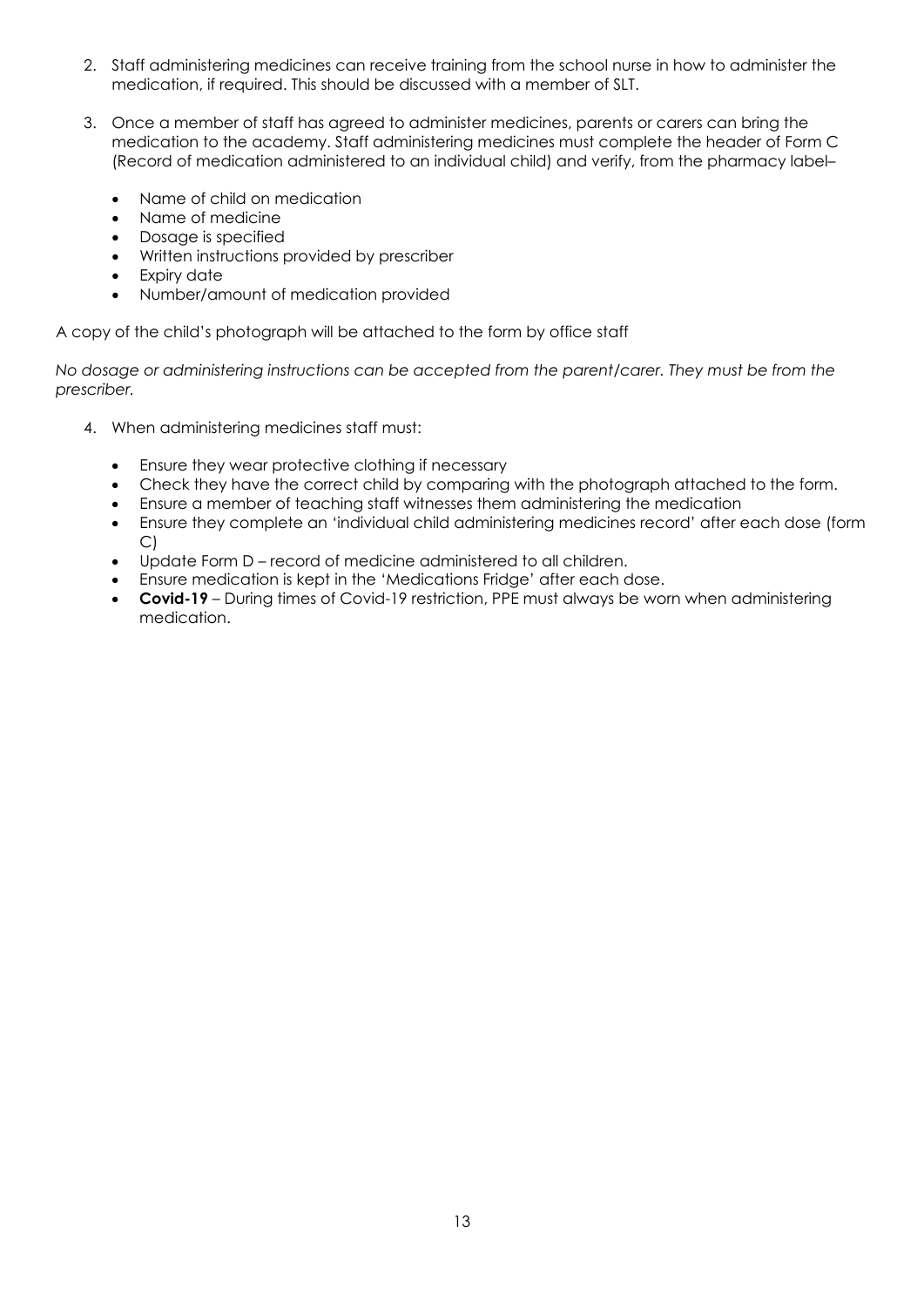#### APPENDIX 2 - PROCEDURES FOR ADMINISTERING MEDICINE DURING RESIDENTIAL TRIPS

- 1. Parents wishing staff to administer medicines during residential trips must complete an authorisation form (Form B – Appendix 5) prior to trip departure date.
- 2. Requests will be considered by a member of SLT, and staff accompanying children on the trip will be asked to volunteer to administer medicines.
- 3. Once a member of staff has agreed to administer medicines, parents or carers can bring the medication into the Academy. This should not be done on the day of departure for the trip but should be done in advance when possible.
- 4. Staff administering medicines must complete the header of form C 'Record of medicines administered to an individual child' and attach a photo of the child to it. Before giving any medication and verify (using the pharmacy label) –
	- a. Name of child on medication
	- b. Name of medicine
	- c. Dosage is specified
	- d. Written instructions provided by prescriber
	- e. Expiry date
	- f. Number/amount of medication provided

*No dosage or administering instructions can be accepted from the parent/carer. They must be from the prescriber.*

- 5. Record the child on Form G Educational Visits Log of children requiring medication
- 6. All medicines must be kept in secure, locked containers throughout the duration of the trip.
- 7. One identified person is responsible for administering each child's medicines on the trip. (For example, adult A administers child A's medicine.)
- 8. When administering medicines staff must:
	- a. Ensure they wear protective clothing if necessary
	- b. Check they have the correct child by comparing with the photograph attached to the form.
	- c. Ensure a member of teaching staff witnesses them administering the medication
	- d. Ensure they complete an 'individual child administering medicines record' after each dose (form C)
	- e. Update 'Educational Visits Log of children requiring medication (Form G part B)
	- f. Ensure medication is kept in the medications fridge after each dose.
- 9. At the end of the trip all medicines must be returned to parents.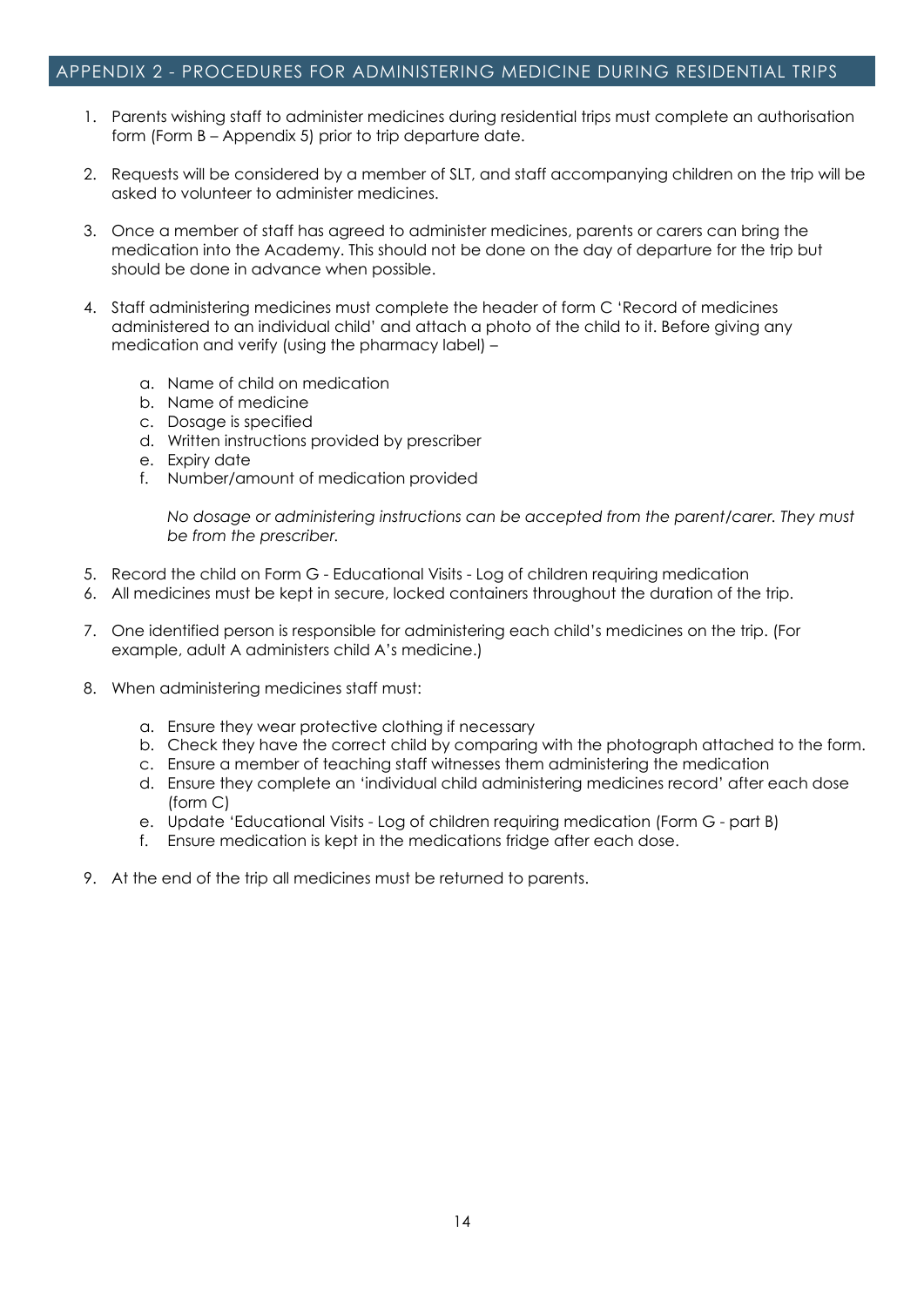#### APPENDIX 3 - PROCEDURES FOR ADMINISTERING EMERGENCY ASTHMA INHALER.

- 1. Parents must tick to give consent on the form giving consent for the child's regular inhaler.
- 2. If a child presents as needing an inhaler then an emergency inhaler can be used.
- 3. These are kept in the medical room in the Academy office.
- 4. A spacer must be attached.
- 5. The child should administer the recommended dose, with adult support if needed.
- 6. Parent/Carer of the child must be informed immediately.
- 7. The adult present must complete an 'individual child administering medicines record' after each dose (Form C)
- 8. Parents/Carer must supply a new asthma inhaler as soon as possible.

**Covid-19** – If the emergency inhaler is used during a period of Covid-19 restriction, it should be disposed of and a new inhaler sourced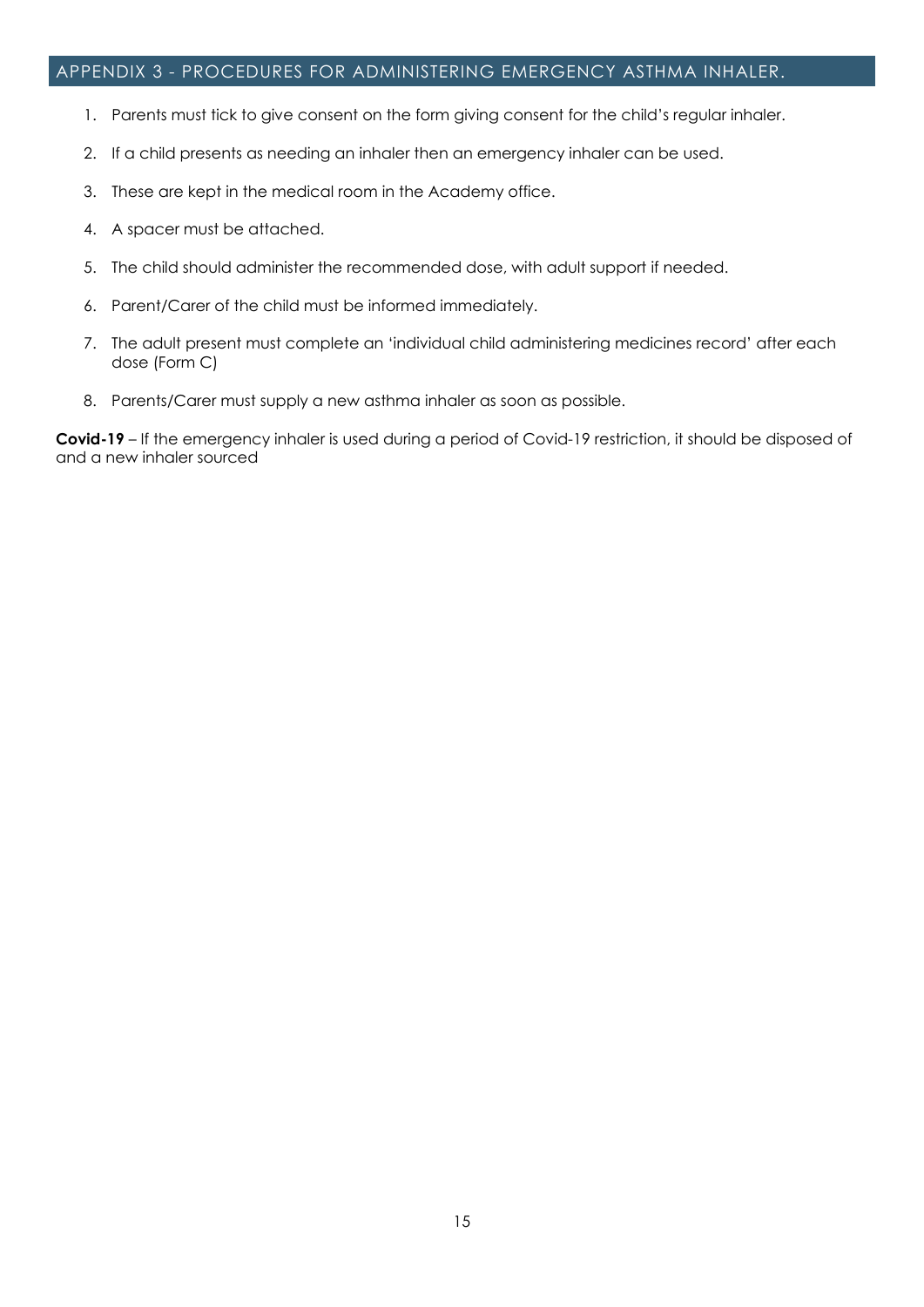# APPENDIX 4 - FORM A: INDIVIDUAL HEALTHCARE PLAN

| Name of Academy/setting        |  |
|--------------------------------|--|
| Child's name                   |  |
| Group/class/form               |  |
| Date of birth                  |  |
| Child's address                |  |
| Medical diagnosis or condition |  |
| Date                           |  |
| Review date                    |  |

| <b>Family Contact Information</b> |  |
|-----------------------------------|--|
| Name                              |  |
| Phone no. (work)                  |  |
| (home)                            |  |
| (mobile)                          |  |
| Name                              |  |
| Relationship to child             |  |
| Phone no. (work)                  |  |
| (home)                            |  |
| (mobile)                          |  |
|                                   |  |

| Clinic/Hospital Contact |
|-------------------------|
| Name                    |
| Phone no.               |

|                                                               |  | the control of the control of the control of |
|---------------------------------------------------------------|--|----------------------------------------------|
|                                                               |  |                                              |
|                                                               |  |                                              |
|                                                               |  |                                              |
|                                                               |  |                                              |
|                                                               |  |                                              |
| <u> 2000 - Andrea Andrew Amerikaanse kommunister († 2001)</u> |  |                                              |
|                                                               |  |                                              |
|                                                               |  |                                              |
|                                                               |  |                                              |
|                                                               |  |                                              |
|                                                               |  |                                              |
|                                                               |  |                                              |
|                                                               |  |                                              |

G.P.

Name

Phone no.

Who is responsible for providing support in the Academy

Describe medical needs and give details of child's symptoms, triggers, signs, treatments, facilities, equipment or devices, environmental issues etc

Name of medication, dose, method of administration, when to be taken, side effects, contraindications, administered by/self-administered with/without supervision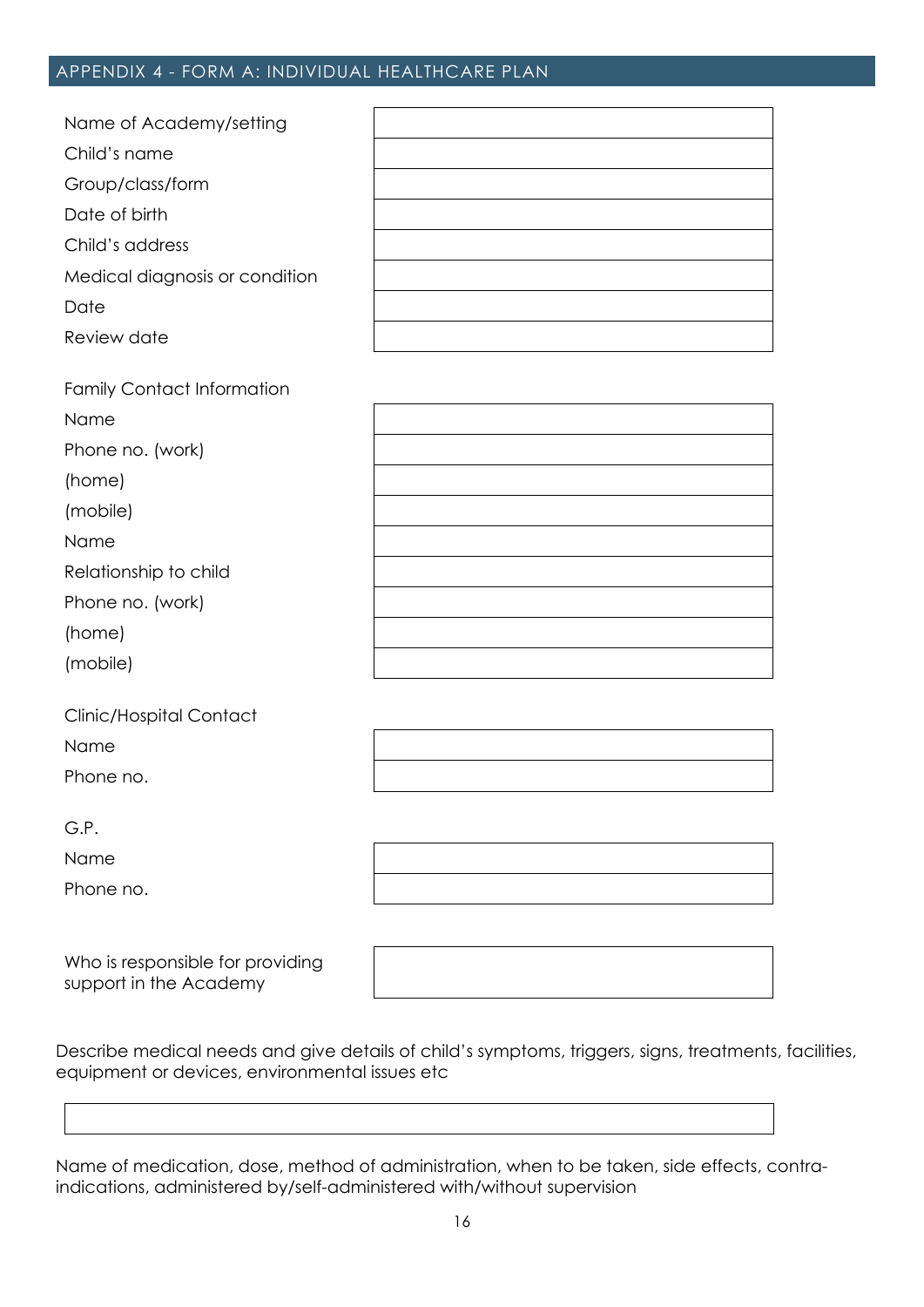Daily care requirements

Specific support for the student's educational, social and emotional needs

Arrangements for Academy visits/trips etc

Other information

Describe what constitutes an emergency, and the action to take if this occurs

Who is responsible in an emergency *(state if different for off-site activities)*

Plan developed with

Staff training needed/undertaken – who, what, when

Form copied to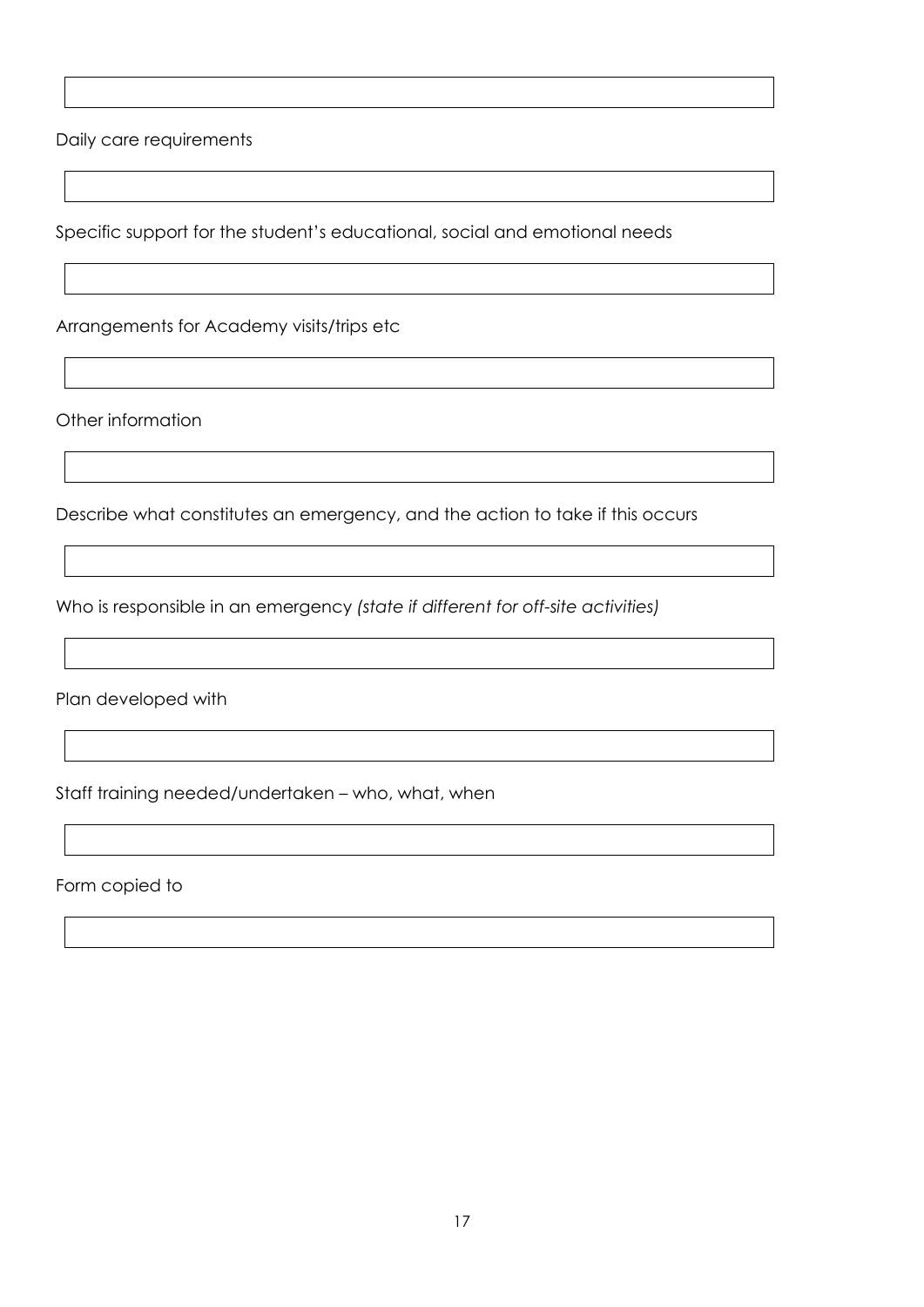# APPENDIX 5 - FORM B: PARENTAL AGREEMENT FOR SETTING TO ADMINISTER MEDICINE

The Academy/setting will not give your child medicine unless you complete and sign this form, and the Academy or setting has a policy that the staff can administer medicine.

| Date for review to be initiated by                                                                                                        |                                          |
|-------------------------------------------------------------------------------------------------------------------------------------------|------------------------------------------|
| Name of Academy/setting                                                                                                                   |                                          |
| Name of child                                                                                                                             |                                          |
| Date of birth                                                                                                                             |                                          |
| Group/class/form                                                                                                                          |                                          |
| Medical condition or illness                                                                                                              |                                          |
|                                                                                                                                           |                                          |
| If this permission is for a salbutamol<br>inhaler, do you consent for the<br>Academy's emergency inhaler to be<br>administered if needed? | YES/NO<br>(please delete as appropriate) |
| Medicine                                                                                                                                  |                                          |
| Name/type of medicine<br>(as described on the container)                                                                                  |                                          |
| Expiry date                                                                                                                               |                                          |
| Dosage and method                                                                                                                         |                                          |
| Timing                                                                                                                                    |                                          |
| Special precautions/other instructions                                                                                                    |                                          |
| Are there any side effects that the<br>Academy/setting needs to know<br>apout?                                                            |                                          |
| Self-administration $-$ y/n                                                                                                               |                                          |
| Procedures to take in an emergency                                                                                                        |                                          |
| NB: Medicines must be in the original container as dispensed by the pharmacy                                                              |                                          |
| <b>Contact Details</b>                                                                                                                    |                                          |
| Name                                                                                                                                      |                                          |
| Daytime telephone no.                                                                                                                     |                                          |
| Relationship to child                                                                                                                     |                                          |
| Address                                                                                                                                   |                                          |
| I understand that I must deliver the                                                                                                      | [agreed member of staff]                 |

The above information is, to the best of my knowledge, accurate at the time of writing and I give consent to Academy/setting staff administering medicine in accordance with the Academy/setting policy. I will inform the Academy/setting immediately, in writing, if there is any change in dosage or frequency of the medication or if the medicine is stopped.

medicine personally to

Signature(s) \_\_\_\_\_\_\_\_\_\_\_\_\_\_\_\_\_\_\_\_\_\_\_\_ Date \_\_\_\_\_\_\_\_\_\_\_\_\_\_\_\_\_\_\_\_\_\_\_\_\_\_\_\_\_\_\_\_\_\_\_\_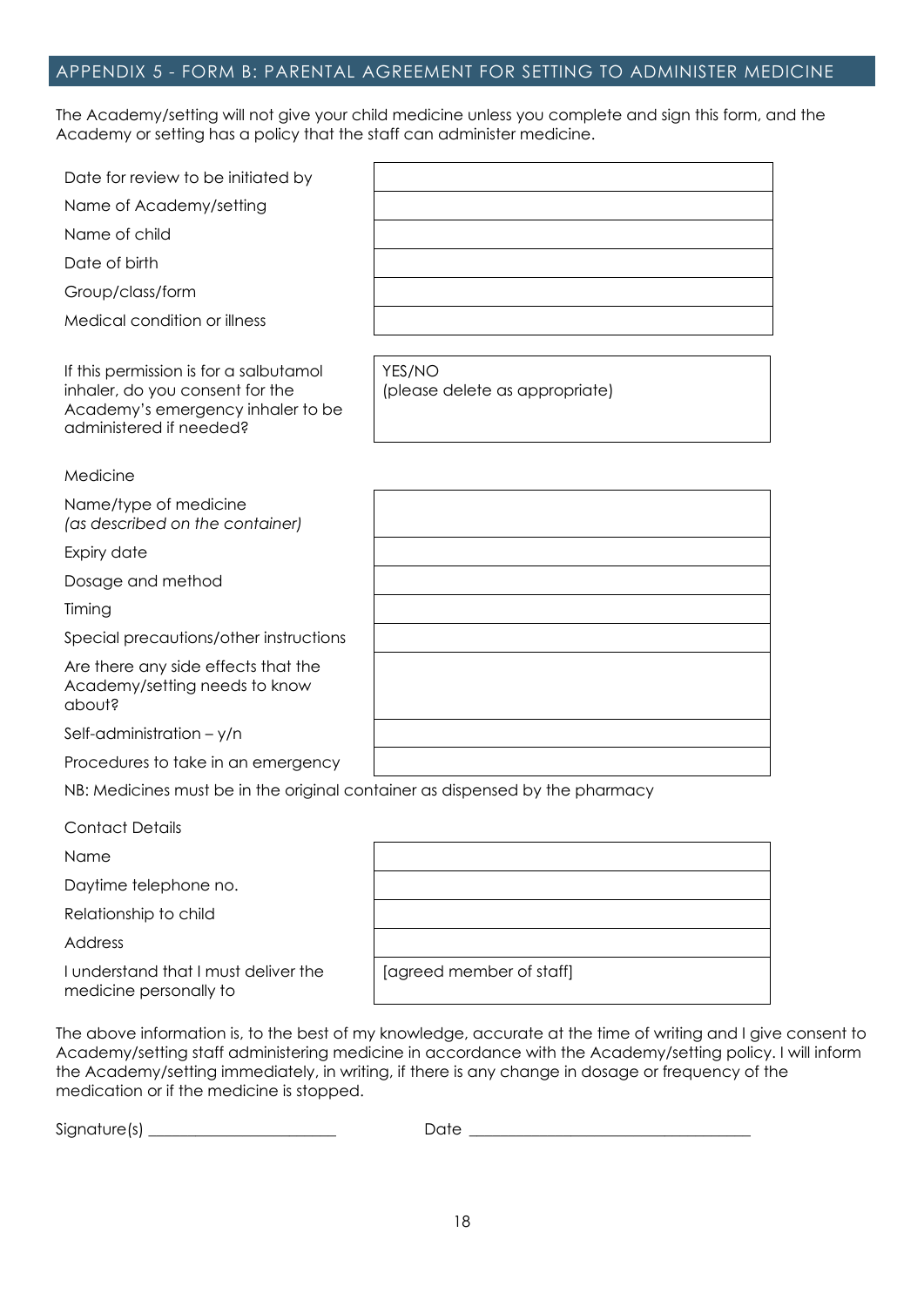# APPENDIX 6 – FORM C: RECORD OF MEDICINE ADMINISTERED TO AN INDIVIDUAL CHILD

| Name of Academy/setting          |  |
|----------------------------------|--|
| Name of child                    |  |
| Date medicine provided by parent |  |
| Group/class/form                 |  |
| Quantity received                |  |
| Name and strength of medicine    |  |
| Expiry date                      |  |
| Quantity returned                |  |
| Dose and frequency of medicine   |  |

Staff signature \_\_\_\_\_\_\_\_\_\_\_\_\_\_\_\_\_\_\_\_\_\_\_\_\_\_\_\_\_\_

Signature of parent \_\_\_\_\_\_\_\_\_\_\_\_\_\_\_\_\_\_\_\_\_\_\_\_\_\_\_\_\_

| Date                       |  |  |
|----------------------------|--|--|
| Time given                 |  |  |
| Dose given                 |  |  |
| Name of member of<br>staff |  |  |
| Staff initials             |  |  |
|                            |  |  |
| Date                       |  |  |
| Time given                 |  |  |
| Doso given                 |  |  |

Dose given Name of member of staff Staff initials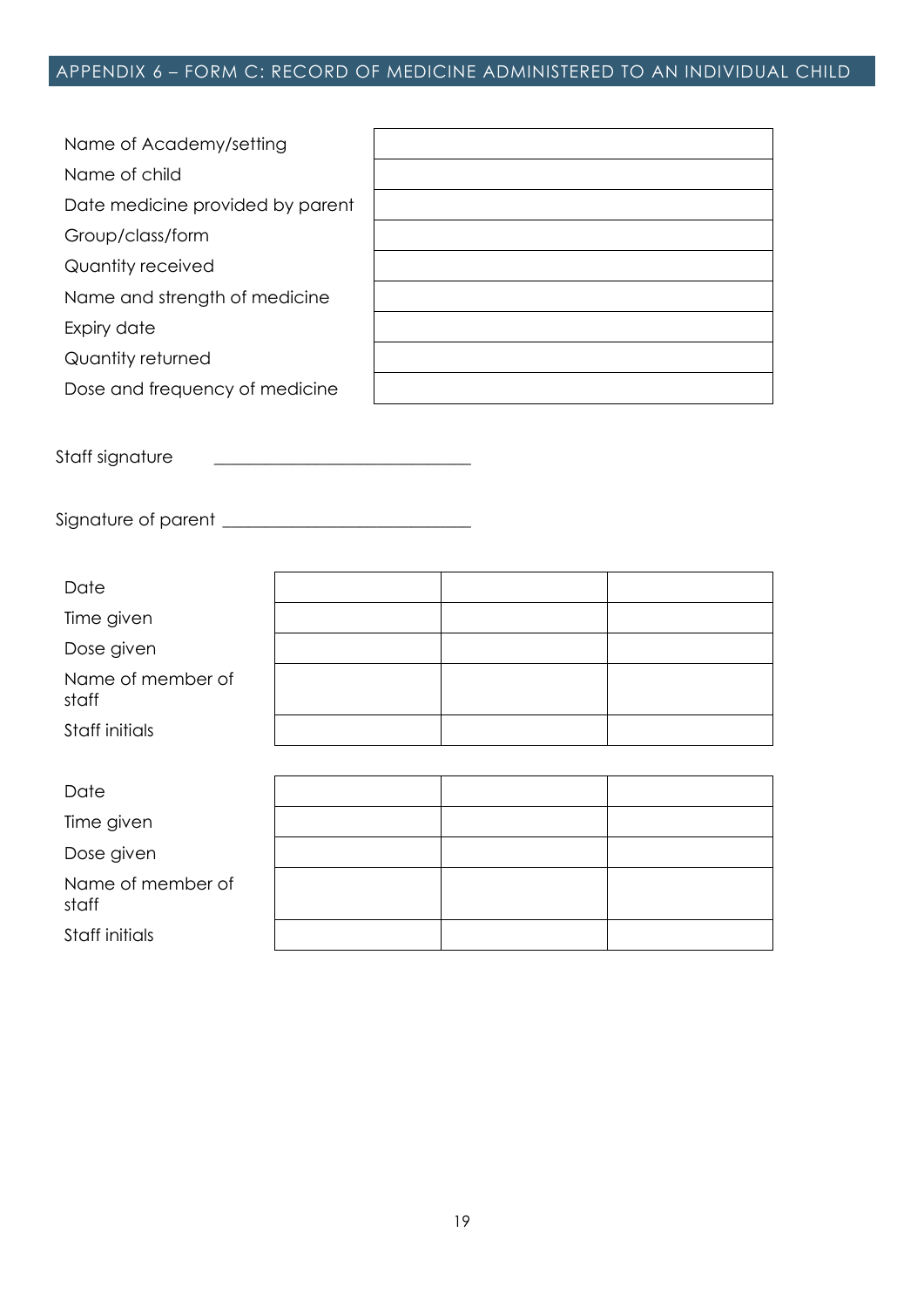C: Record of medicine administered to an individual child (Continued)

| Date                       |  |  |
|----------------------------|--|--|
|                            |  |  |
| Time given                 |  |  |
| Dose given                 |  |  |
| Name of member of<br>staff |  |  |
| Staff initials             |  |  |
|                            |  |  |
| Date                       |  |  |
| Time given                 |  |  |
| Dose given                 |  |  |
| Name of member of<br>staff |  |  |
| Staff initials             |  |  |
|                            |  |  |
| Date                       |  |  |
| Time given                 |  |  |
| Dose given                 |  |  |
| Name of member of<br>staff |  |  |
| Staff initials             |  |  |
|                            |  |  |
| Date                       |  |  |
| Time given                 |  |  |
| Dose given                 |  |  |
| Name of member of<br>staff |  |  |
| Staff initials             |  |  |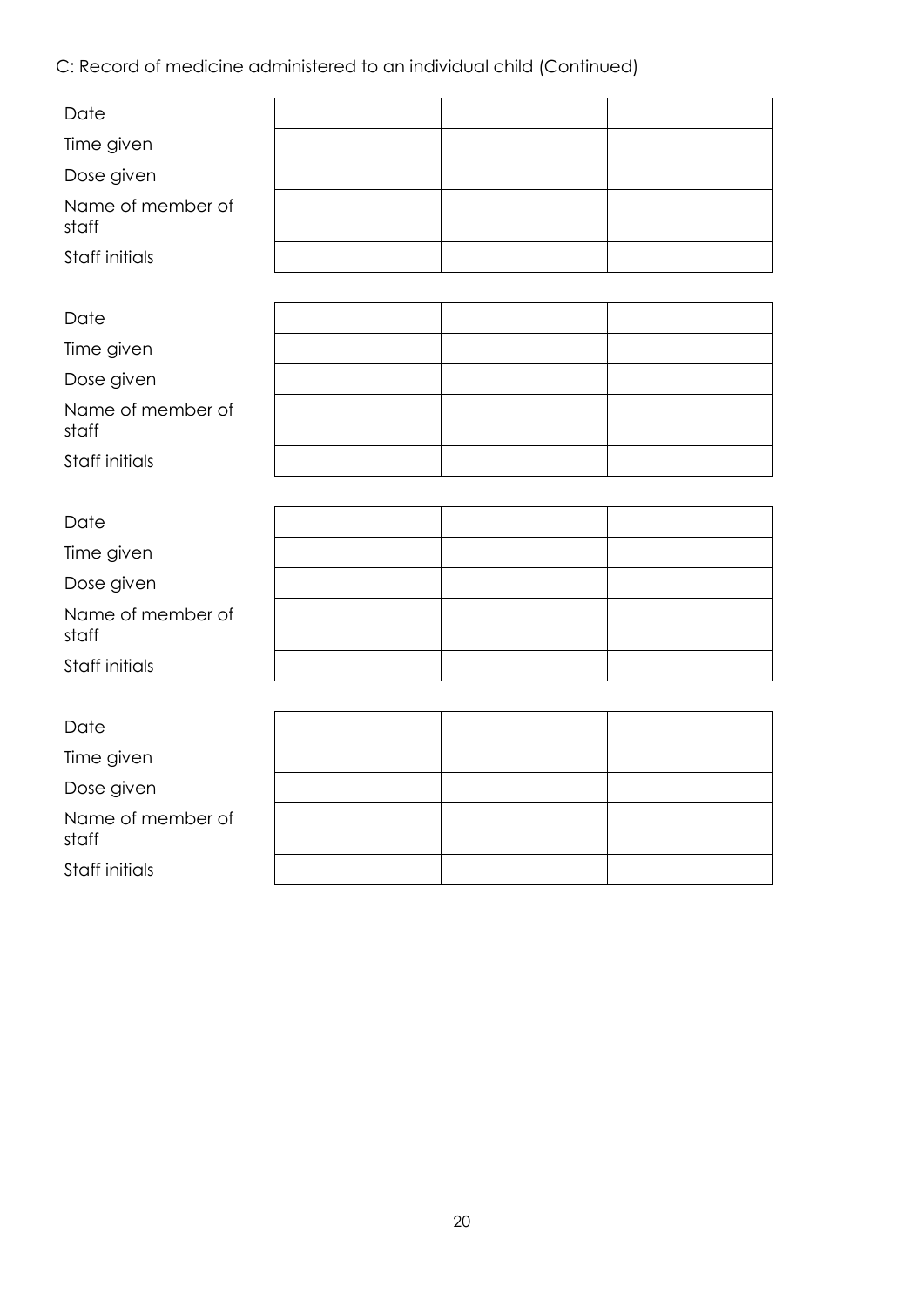# APPENDIX 7 - FORM D: RECORD OF MEDICINE ADMINISTERED TO ALL CHILDREN

| Name of<br>Academy/setting |              |      |                     |            |               |                       |            |
|----------------------------|--------------|------|---------------------|------------|---------------|-----------------------|------------|
| Date                       | Child's name | Time | Name of<br>medicine | Dose given | Any reactions | Signature<br>of staff | Print name |
|                            |              |      |                     |            |               |                       |            |
|                            |              |      |                     |            |               |                       |            |
|                            |              |      |                     |            |               |                       |            |
|                            |              |      |                     |            |               |                       |            |
|                            |              |      |                     |            |               |                       |            |
|                            |              |      |                     |            |               |                       |            |
|                            |              |      |                     |            |               |                       |            |
|                            |              |      |                     |            |               |                       |            |
|                            |              |      |                     |            |               |                       |            |
|                            |              |      |                     |            |               |                       |            |
|                            |              |      |                     |            |               |                       |            |
|                            |              |      |                     |            |               |                       |            |
|                            |              |      |                     |            |               |                       |            |
|                            |              |      |                     |            |               |                       |            |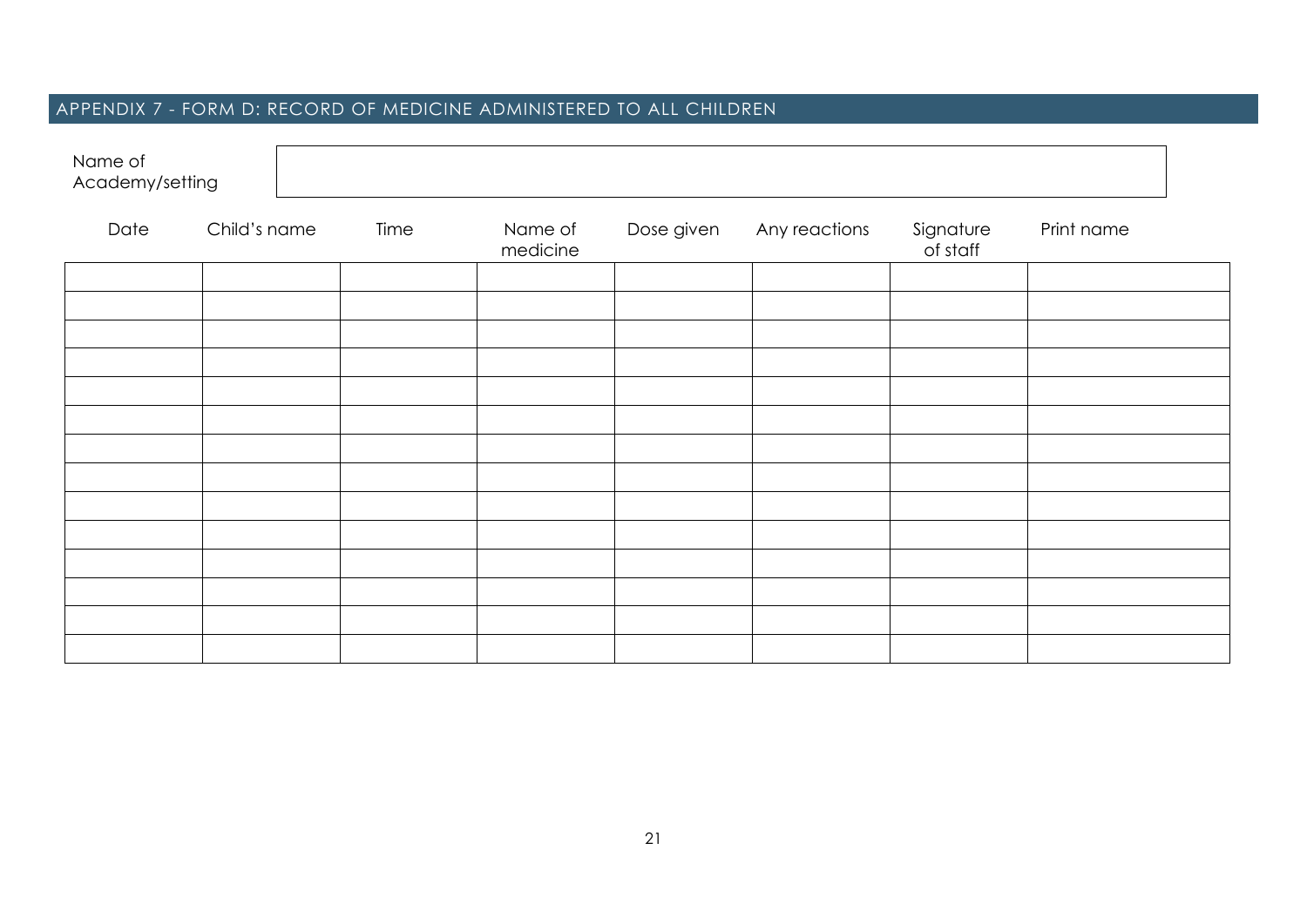# APPENDIX 8 – FORM E (STR) STAFF TRAINING RECORD

| Staff Training Record - Administrations of Medicines |  |  |
|------------------------------------------------------|--|--|
| Name of Academy /<br>setting                         |  |  |
| Name                                                 |  |  |

| Type of Training received |                                                                                                                                                             |
|---------------------------|-------------------------------------------------------------------------------------------------------------------------------------------------------------|
|                           |                                                                                                                                                             |
|                           |                                                                                                                                                             |
|                           |                                                                                                                                                             |
| Date of Training          |                                                                                                                                                             |
| Completed                 |                                                                                                                                                             |
| Training provided by      |                                                                                                                                                             |
| Profession and Title      |                                                                                                                                                             |
|                           |                                                                                                                                                             |
|                           | I confirm that the member of staff named above has received the training and is competent to<br>carry out any necessary treatment covered in this training. |
| Signed:                   |                                                                                                                                                             |
|                           | I recommend that this training is updated (please state how often)                                                                                          |
|                           |                                                                                                                                                             |
|                           | I confirm that I have received the training detailed above.                                                                                                 |
| <b>Staff Signature</b>    |                                                                                                                                                             |
| Date                      |                                                                                                                                                             |
| Suggested Review Date     |                                                                                                                                                             |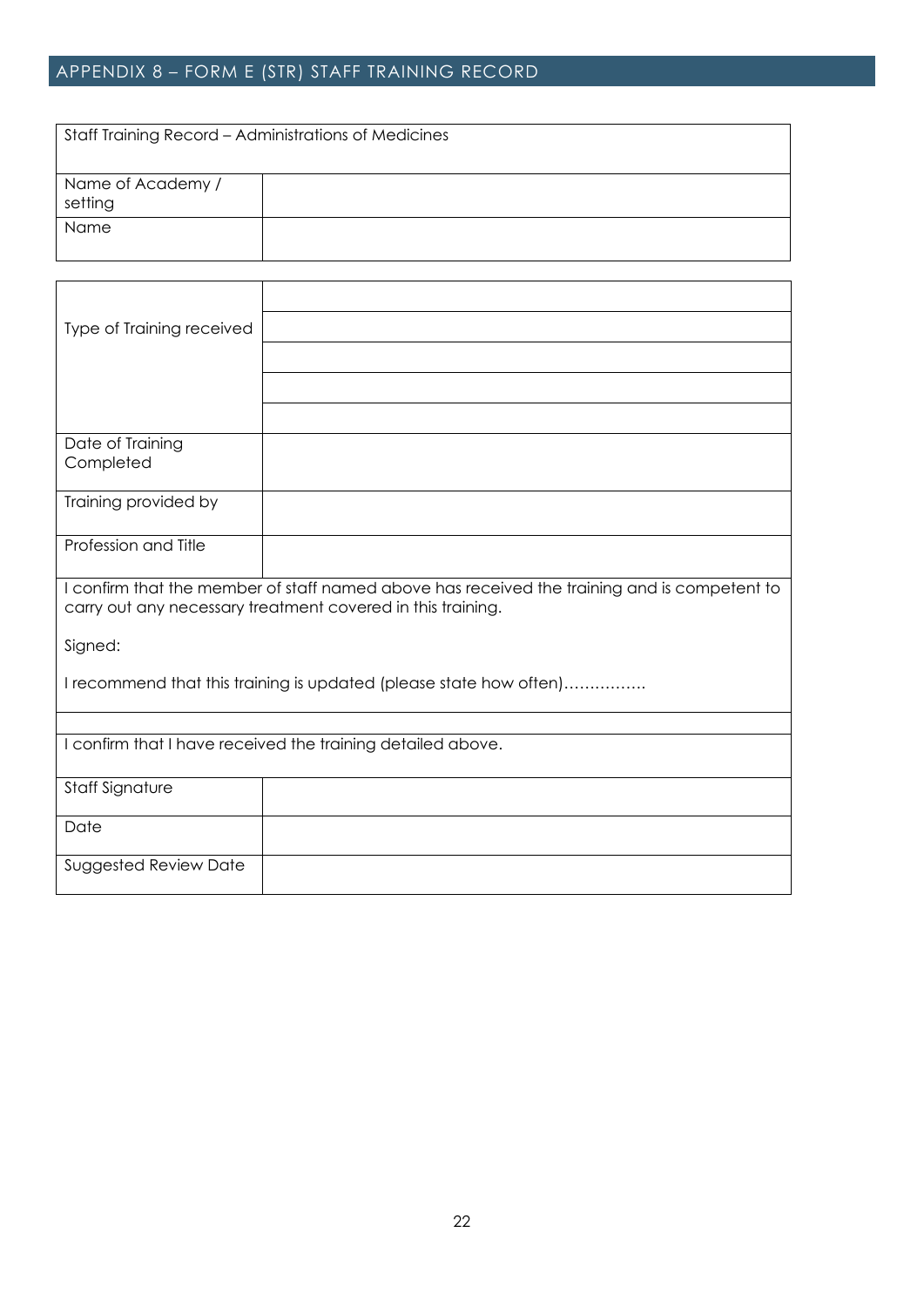# APPENDIX 9 – FORM F - CONTROLLED DRUG RECORD

Name of Child: ……………………………………D.O.B: …………

Class: ………………………

| Date & Time | Medication In | Medication out | Running<br><b>Balance</b> | Initials of staff<br>members |  |
|-------------|---------------|----------------|---------------------------|------------------------------|--|
|             |               |                |                           |                              |  |
|             |               |                |                           |                              |  |
|             |               |                |                           |                              |  |
|             |               |                |                           |                              |  |
|             |               |                |                           |                              |  |
|             |               |                |                           |                              |  |
|             |               |                |                           |                              |  |
|             |               |                |                           |                              |  |
|             |               |                |                           |                              |  |
|             |               |                |                           |                              |  |

| Dose refused | Name of Parent contacted: | Time: |
|--------------|---------------------------|-------|
| Date:        |                           |       |
|              | <b>Parent Comment:</b>    |       |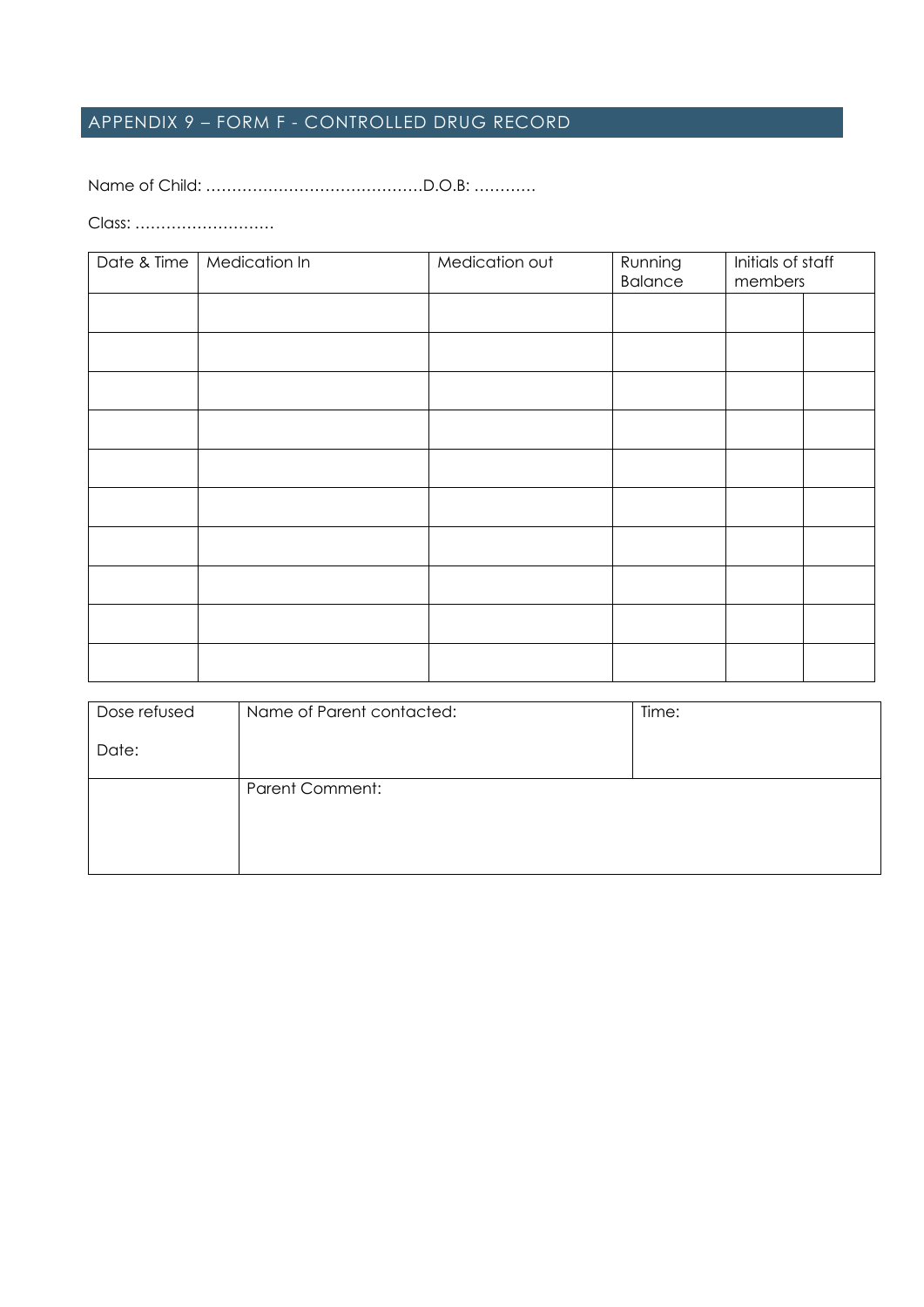# APPENDIX 10 –FORM G (PART A) - EDUCATIONAL VISITS – LOG OF CHILDREN REQUIRING MEDICATION

| <b>Educational Visit:</b> |            |      |      |                    |
|---------------------------|------------|------|------|--------------------|
| Date:                     |            |      |      |                    |
| Year Group / Class:       |            |      |      |                    |
| Child's Name              | Medication | Dose | Time | Medicine<br>Packed |
|                           |            |      |      |                    |
|                           |            |      |      |                    |
|                           |            |      |      |                    |
|                           |            |      |      |                    |
|                           |            |      |      |                    |
|                           |            |      |      |                    |
|                           |            |      |      |                    |
|                           |            |      |      |                    |
|                           |            |      |      |                    |
|                           |            |      |      |                    |
|                           |            |      |      |                    |
|                           |            |      |      |                    |
|                           |            |      |      |                    |
|                           |            |      |      |                    |
|                           |            |      |      |                    |
|                           |            |      |      |                    |
|                           |            |      |      |                    |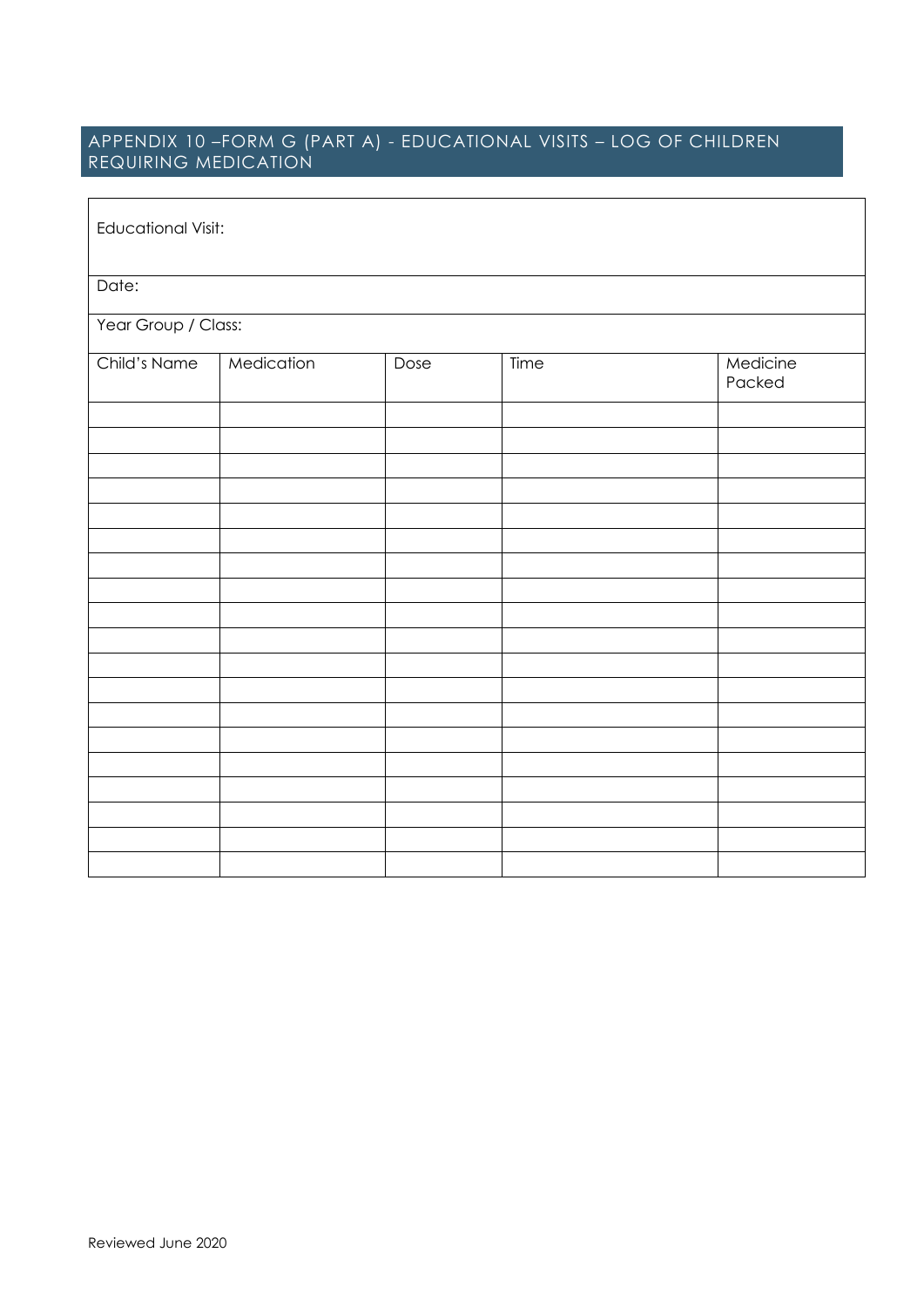#### FORM G – Part B

Record of medicines administered to all children

# Name of Academy:

| Date              | Child's | Time | Name of  | Dose  | Any       | Signatures | Staff |
|-------------------|---------|------|----------|-------|-----------|------------|-------|
|                   | name    |      | medicine | Given | reactions | of staff   | Names |
| $\prime$ $\prime$ |         |      |          |       |           |            |       |
|                   |         |      |          |       |           |            |       |
|                   |         |      |          |       |           |            |       |
| $\frac{1}{2}$     |         |      |          |       |           |            |       |
|                   |         |      |          |       |           |            |       |
| $\prime$ $\prime$ |         |      |          |       |           |            |       |
|                   |         |      |          |       |           |            |       |
|                   |         |      |          |       |           |            |       |
| $/$ /             |         |      |          |       |           |            |       |
|                   |         |      |          |       |           |            |       |
| $\prime$ $\prime$ |         |      |          |       |           |            |       |
|                   |         |      |          |       |           |            |       |
|                   |         |      |          |       |           |            |       |
| $/$ /             |         |      |          |       |           |            |       |
|                   |         |      |          |       |           |            |       |
| $\prime$ $\prime$ |         |      |          |       |           |            |       |
|                   |         |      |          |       |           |            |       |
|                   |         |      |          |       |           |            |       |
| $\frac{1}{2}$     |         |      |          |       |           |            |       |
|                   |         |      |          |       |           |            |       |
| $\prime$ $\prime$ |         |      |          |       |           |            |       |
|                   |         |      |          |       |           |            |       |
|                   |         |      |          |       |           |            |       |
| $/$ /             |         |      |          |       |           |            |       |
|                   |         |      |          |       |           |            |       |

| Date:         | Name of Parent contacted: | Time: |
|---------------|---------------------------|-------|
| Child's Name: |                           |       |
| Dose refused: | Parent Comment:           |       |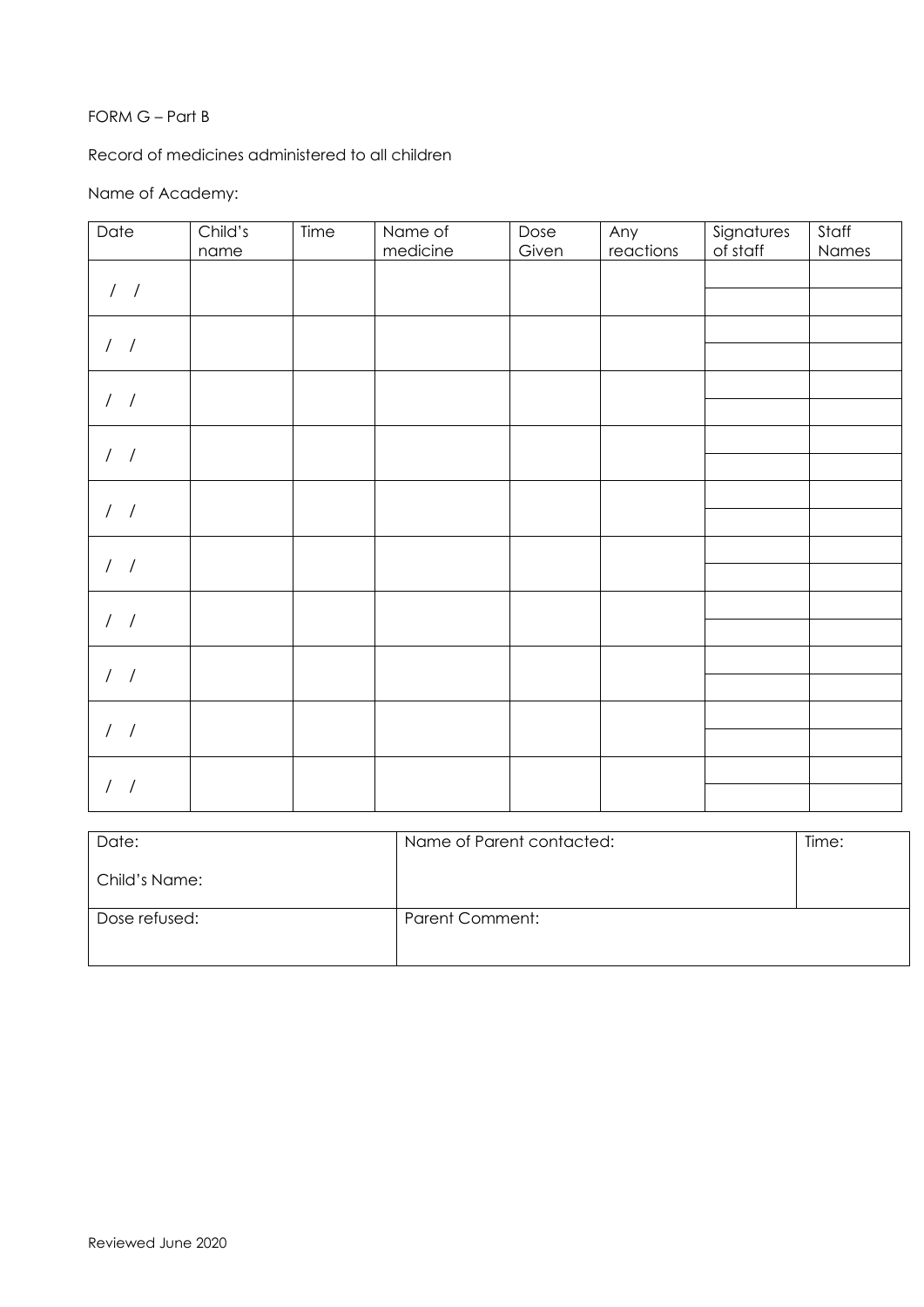# APPENDIX 11 – FORM H CONTACTING EMERGENCY SERVICES



Request for an ambulance.

Dial 999, ask for an ambulance and be ready with the following information.

| 1. | Your telephone number                                                                                           |  |
|----|-----------------------------------------------------------------------------------------------------------------|--|
|    | 2. Give your location                                                                                           |  |
|    | 3. State that the post code is                                                                                  |  |
|    | 4. Give exact location in the Academy                                                                           |  |
| 5. | Give your name                                                                                                  |  |
|    | 6. Give Name of child and a brief description<br>of the child's symptoms                                        |  |
| 7. | Inform ambulance control of the best<br>entrance and state that the crew will be met<br>and taken to the child. |  |
| 8. | Stay with the child and keep the operator<br>informed of any change in behaviour.                               |  |

Speak clearly and slowly and be ready to repeat information if asked

Keep a completed copy of this form by the telephone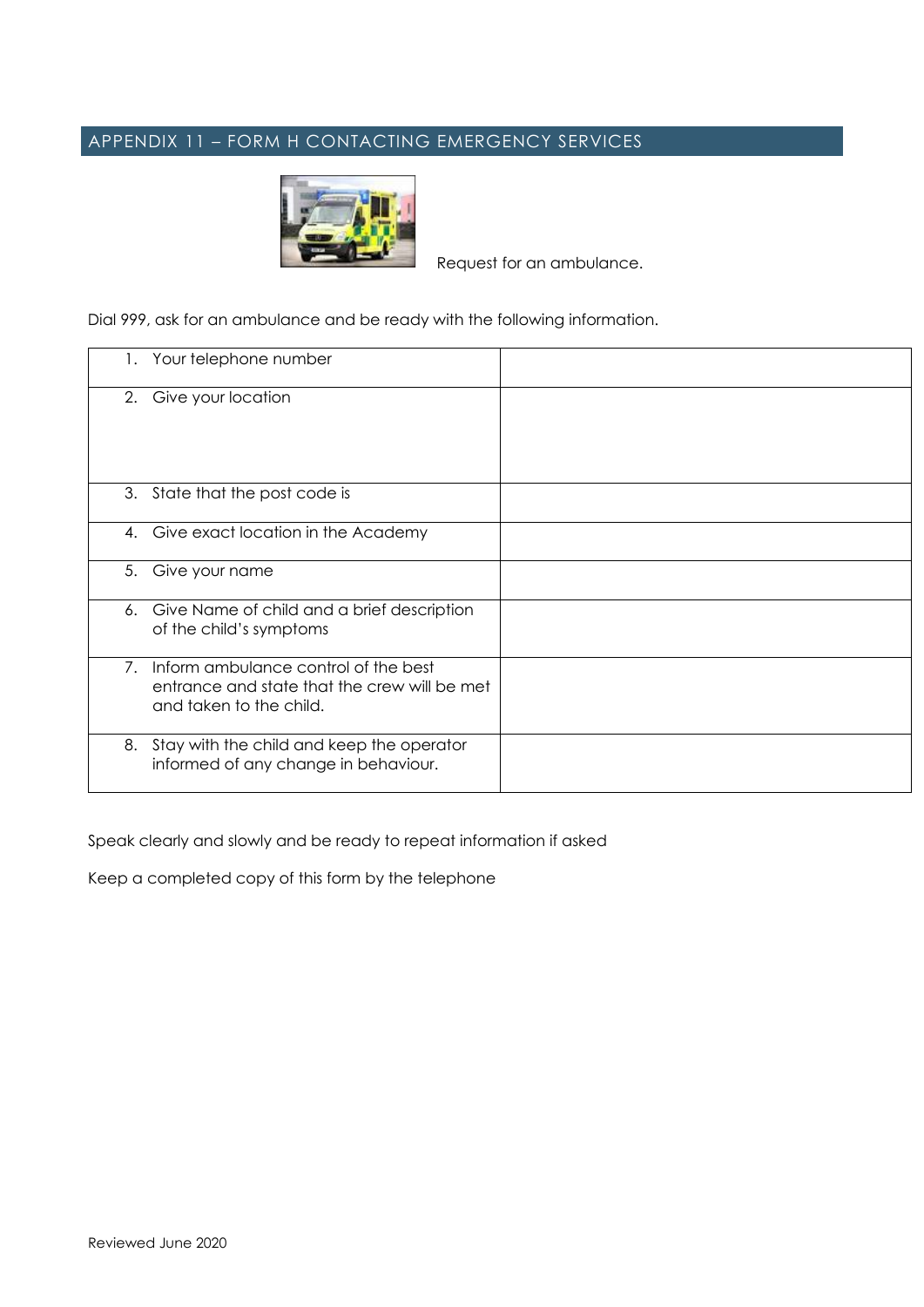# APPENDIX 12 – FORM I – SPILLAGES OF MEDICINES

| Name of Child           |  |
|-------------------------|--|
| Class                   |  |
| Date                    |  |
| Medication              |  |
| Amount Spilled          |  |
| Parent / Carer informed |  |
| <b>Staff Name</b>       |  |
| Staff Signature         |  |
| <b>Staff Name</b>       |  |
| Staff Signature         |  |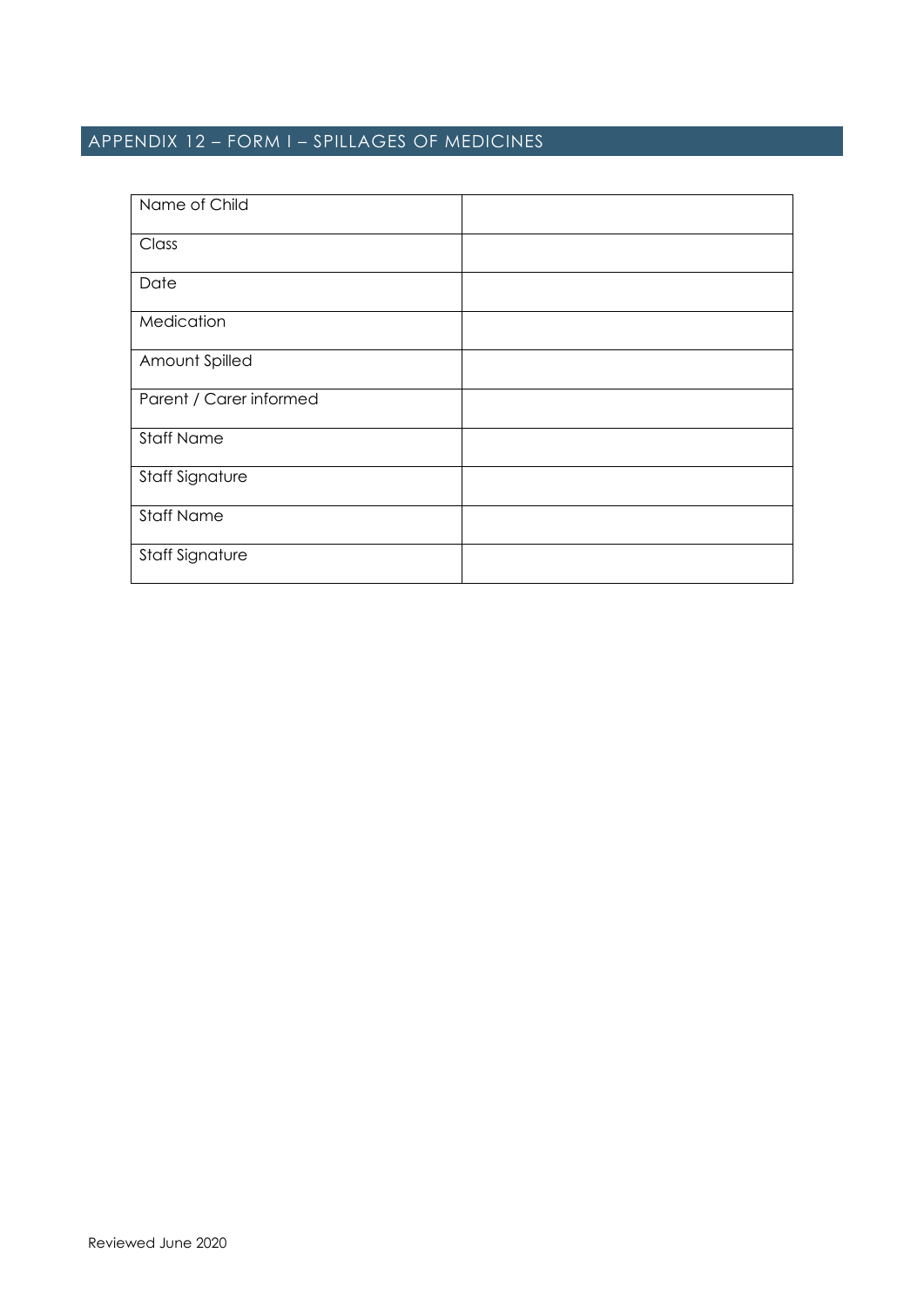#### APPENDIX 13 – NOTE J – ADMINISTRATION OF NON-PRESCRIPTION MEDICATION

The Academy will not normally administer non-prescription medication. This will only be done in exceptional circumstances and only a defined set of medicines will be administered.

#### EDUCATIONAL VISITS:

#### Travel Sickness Pills

Where students are travelling for periods of more than half an hour, the Academy will accept travel sickness pills for the children to take on the return journey.

One day pills are effective and should be taken as a preference where possible before the child comes to the Academy.

Travel sickness pills will only be accepted where the Academy has a written statement (Form B) from the parent stating the medication has been taken before with no adverse reaction AND the child is on no other medication.

Where a child is on other medication, the Academy will require additional official written permission from a doctor or pharmacist stating that no reaction between the prescribed and non-prescribed medication can take place.

Form G should be completed and the tablet should be given to the lead staff member in a clearly labelled envelope with administration instructions and child's name. The tablet will be given back to the child at the appropriate time for them to self-administer (recorded on Form G).

#### RESIDENTIAL VISITS:

#### Analgesia

Allowed Medication: Calpol (liquid paracetamol) Calprofen (liquid ibroprofen)

When children are taken on a residential visit they may develop headaches etc. for a variety of reasons. In these circumstances the Academy will ask for staff volunteers to administer paracetamol (Calpol) OR Ibroprofen solution (calprofen).

These medicines will only be administered if WRITTEN permission (form B – Appendix 5) is given and the medication is provided in pre measured sachets in the original packaging.

The stated medication will only be given where the parent has given a written statement saying the child has had the medication previously with no reaction AND where the child is on no other medication.

Where a child is on other medication, the Academy will require additional official written permission from a doctor or pharmacist stating that no reaction between the prescribed and non-prescribed medication can take place.

Any medication received will be recorded on Form G. If the medication is administered this will be recorded on Form G Part B.

NB - NO CHILD UNDER 16 SHOULD BE GIVEN ASPIRIN